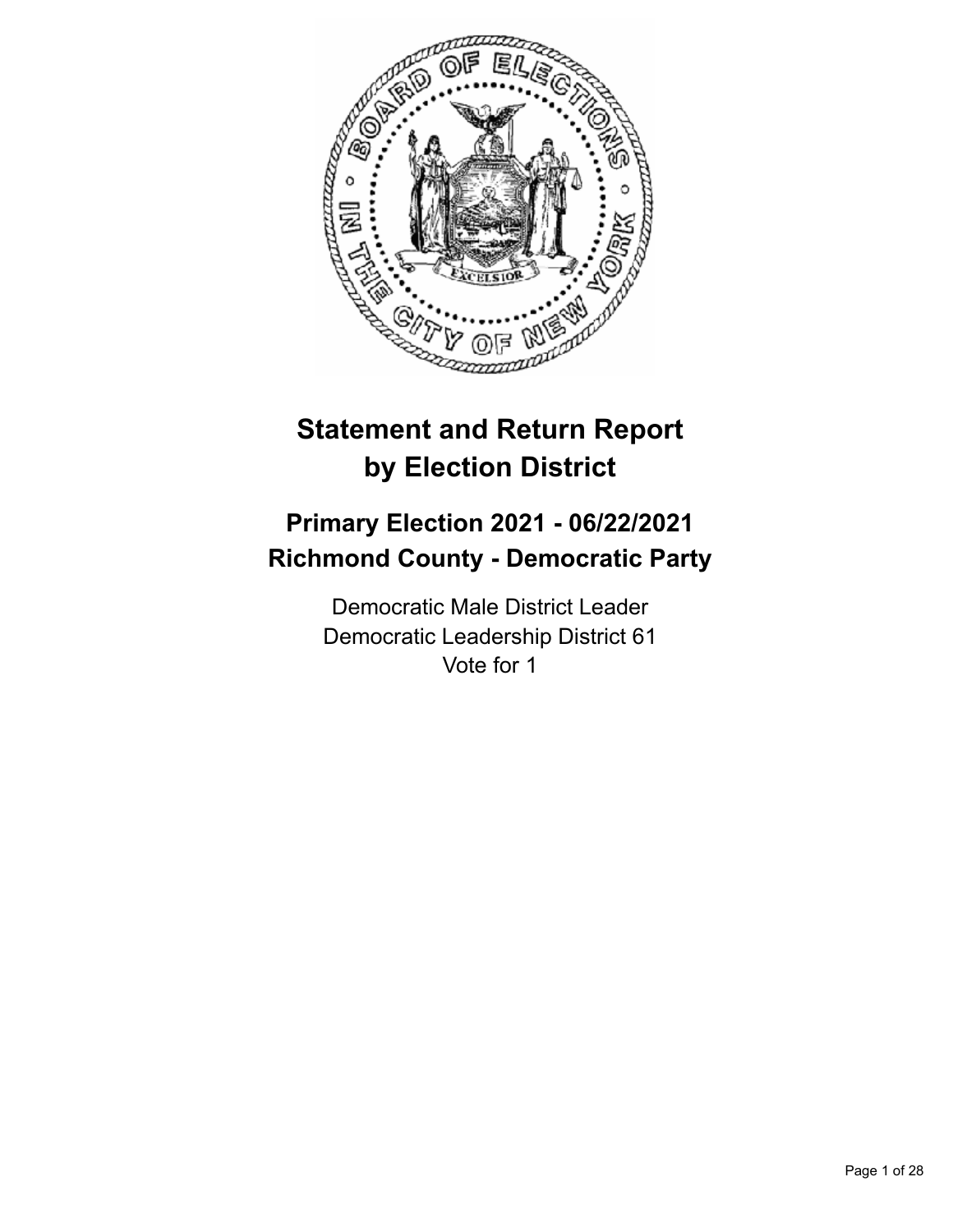

| <b>PUBLIC COUNTER</b>                                    | 239 |
|----------------------------------------------------------|-----|
| <b>MANUALLY COUNTED EMERGENCY</b>                        | 0   |
| ABSENTEE / MILITARY                                      | 29  |
| AFFIDAVIT                                                | 2   |
| <b>Total Ballots</b>                                     | 270 |
| Less - Inapplicable Federal/Special Presidential Ballots | 0   |
| <b>Total Applicable Ballots</b>                          | 270 |
| ROBERT PERKINS                                           | 127 |
| DANIEL P. LAVELLE                                        | 82  |
| JAMES FARRELL (WRITE-IN)                                 |     |
| PABLO LOPEZ, JR. (WRITE-IN)                              |     |
| <b>Total Votes</b>                                       | 211 |
| Unrecorded                                               | 59  |

## **002/61**

| PUBLIC COUNTER                                           | 207      |
|----------------------------------------------------------|----------|
| <b>MANUALLY COUNTED EMERGENCY</b>                        | $\Omega$ |
| ABSENTEE / MILITARY                                      | 36       |
| <b>AFFIDAVIT</b>                                         | 0        |
| <b>Total Ballots</b>                                     | 243      |
| Less - Inapplicable Federal/Special Presidential Ballots | $\Omega$ |
| <b>Total Applicable Ballots</b>                          | 243      |
| ROBERT PERKINS                                           | 100      |
| DANIEL P. LAVELLE                                        | 95       |
| <b>Total Votes</b>                                       | 195      |
| Unrecorded                                               | 48       |

| <b>PUBLIC COUNTER</b>                                    | 263      |
|----------------------------------------------------------|----------|
| <b>MANUALLY COUNTED EMERGENCY</b>                        | 0        |
| ABSENTEE / MILITARY                                      | 27       |
| AFFIDAVIT                                                | $\Omega$ |
| <b>Total Ballots</b>                                     | 290      |
| Less - Inapplicable Federal/Special Presidential Ballots | 0        |
| <b>Total Applicable Ballots</b>                          | 290      |
| ROBERT PERKINS                                           | 131      |
| DANIEL P. LAVELLE                                        | 105      |
| <b>Total Votes</b>                                       | 236      |
| Unrecorded                                               | 54       |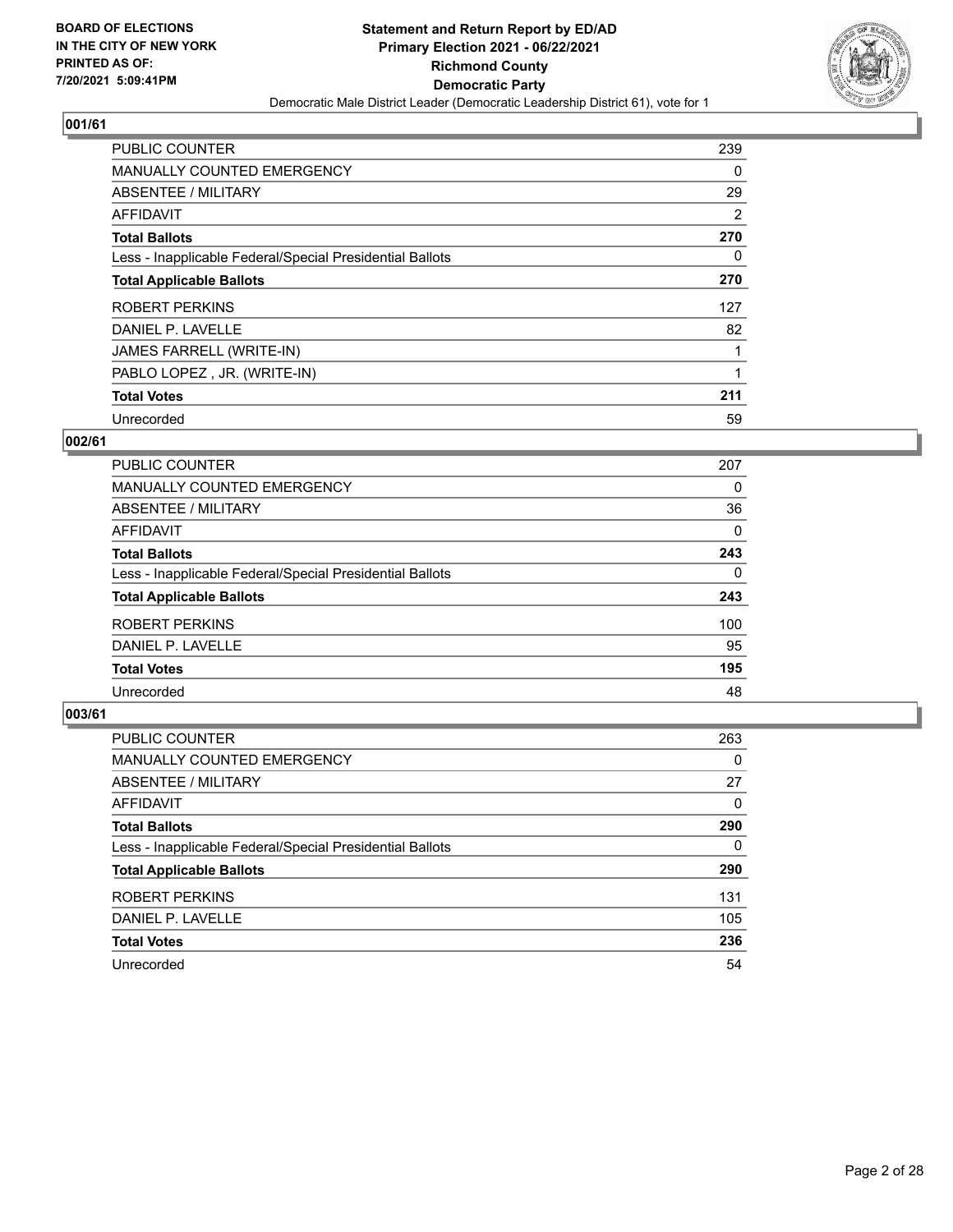

| PUBLIC COUNTER                                           | 163      |
|----------------------------------------------------------|----------|
| MANUALLY COUNTED EMERGENCY                               | $\Omega$ |
| ABSENTEE / MILITARY                                      | 16       |
| AFFIDAVIT                                                |          |
| <b>Total Ballots</b>                                     | 180      |
| Less - Inapplicable Federal/Special Presidential Ballots | 0        |
| <b>Total Applicable Ballots</b>                          | 180      |
| ROBERT PERKINS                                           | 73       |
| DANIEL P. LAVELLE                                        | 74       |
| UNATTRIBUTABLE WRITE-IN (WRITE-IN)                       |          |
| <b>Total Votes</b>                                       | 148      |
| Unrecorded                                               | 32       |

#### **005/61**

| PUBLIC COUNTER                                           | 138      |
|----------------------------------------------------------|----------|
| MANUALLY COUNTED EMERGENCY                               | 0        |
| ABSENTEE / MILITARY                                      | 11       |
| <b>AFFIDAVIT</b>                                         | 2        |
| <b>Total Ballots</b>                                     | 151      |
| Less - Inapplicable Federal/Special Presidential Ballots | $\Omega$ |
| <b>Total Applicable Ballots</b>                          | 151      |
| <b>ROBERT PERKINS</b>                                    | 62       |
| DANIEL P. LAVELLE                                        | 57       |
| WILLIAM TALEN (WRITE-IN)                                 |          |
| <b>Total Votes</b>                                       | 120      |
| Unrecorded                                               | 31       |

| <b>PUBLIC COUNTER</b>                                    | 71       |
|----------------------------------------------------------|----------|
| <b>MANUALLY COUNTED EMERGENCY</b>                        | $\Omega$ |
| ABSENTEE / MILITARY                                      | 33       |
| AFFIDAVIT                                                | $\Omega$ |
| <b>Total Ballots</b>                                     | 104      |
| Less - Inapplicable Federal/Special Presidential Ballots | 0        |
| <b>Total Applicable Ballots</b>                          | 104      |
| ROBERT PERKINS                                           | 29       |
| DANIEL P. LAVELLE                                        | 54       |
| <b>Total Votes</b>                                       | 83       |
| Unrecorded                                               | 21       |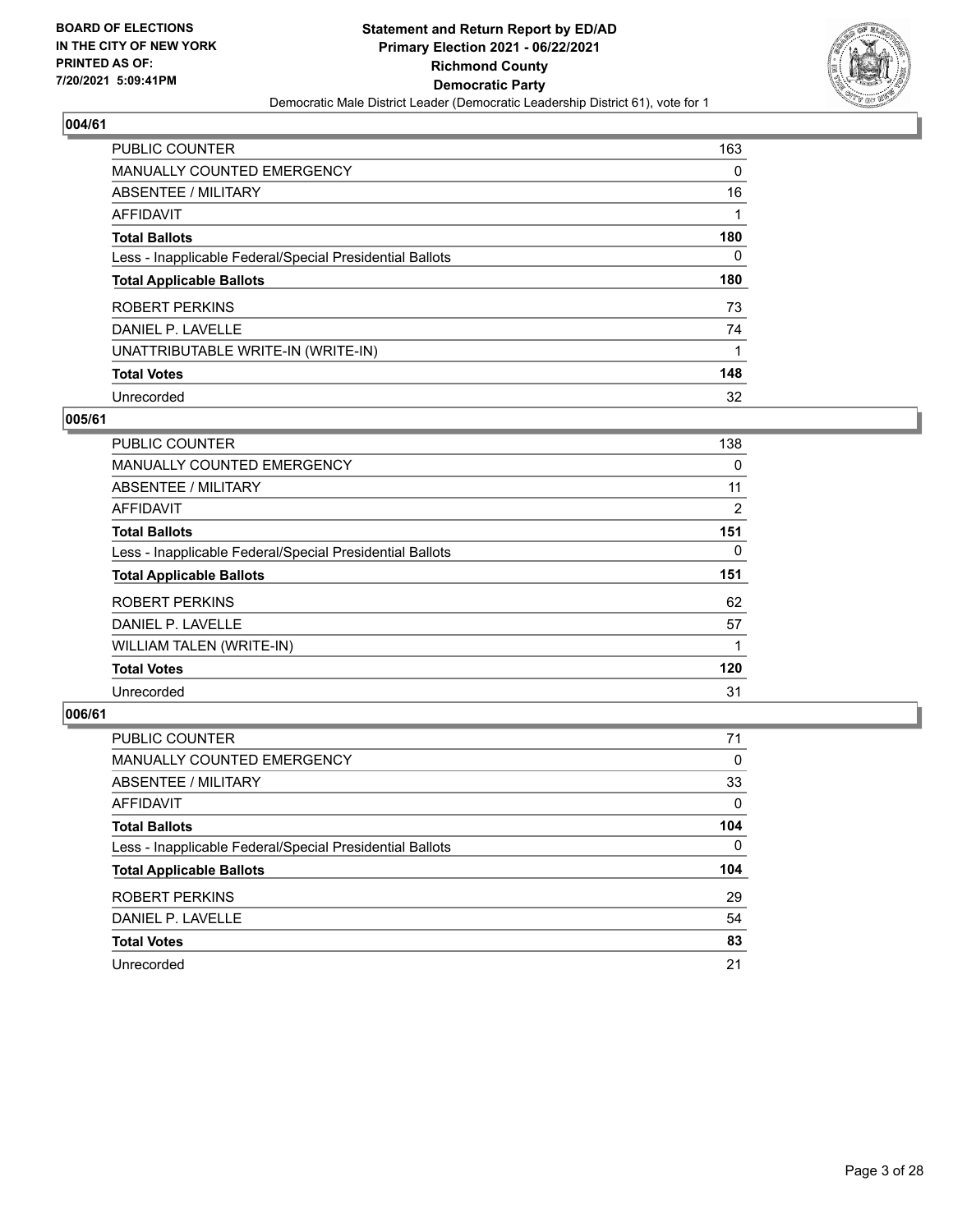

| PUBLIC COUNTER                                           | 159      |
|----------------------------------------------------------|----------|
| <b>MANUALLY COUNTED EMERGENCY</b>                        | 0        |
| <b>ABSENTEE / MILITARY</b>                               | 14       |
| <b>AFFIDAVIT</b>                                         | $\Omega$ |
| <b>Total Ballots</b>                                     | 173      |
| Less - Inapplicable Federal/Special Presidential Ballots | 0        |
| <b>Total Applicable Ballots</b>                          | 173      |
| ROBERT PERKINS                                           | 93       |
| DANIEL P. LAVELLE                                        | 49       |
| <b>Total Votes</b>                                       | 142      |
| Unrecorded                                               | 31       |

#### **008/61**

| <b>PUBLIC COUNTER</b>                                    | 101 |
|----------------------------------------------------------|-----|
| <b>MANUALLY COUNTED EMERGENCY</b>                        | 0   |
| ABSENTEE / MILITARY                                      | 6   |
| AFFIDAVIT                                                | 0   |
| <b>Total Ballots</b>                                     | 107 |
| Less - Inapplicable Federal/Special Presidential Ballots | 0   |
| <b>Total Applicable Ballots</b>                          | 107 |
| ROBERT PERKINS                                           | 58  |
| DANIEL P. LAVELLE                                        | 34  |
| STEVEN MATTEO (WRITE-IN)                                 |     |
| <b>Total Votes</b>                                       | 93  |
| Unrecorded                                               | 14  |

| <b>PUBLIC COUNTER</b>                                    | 267 |
|----------------------------------------------------------|-----|
| <b>MANUALLY COUNTED EMERGENCY</b>                        | 0   |
| ABSENTEE / MILITARY                                      | 20  |
| AFFIDAVIT                                                |     |
| <b>Total Ballots</b>                                     | 288 |
| Less - Inapplicable Federal/Special Presidential Ballots | 0   |
| <b>Total Applicable Ballots</b>                          | 288 |
| ROBERT PERKINS                                           | 136 |
| DANIEL P. LAVELLE                                        | 108 |
| BENJAMIN MAXWELL (WRITE-IN)                              |     |
| MATTHEW C. LUND (WRITE-IN)                               |     |
| UNATTRIBUTABLE WRITE-IN (WRITE-IN)                       |     |
| <b>Total Votes</b>                                       | 247 |
| Unrecorded                                               | 41  |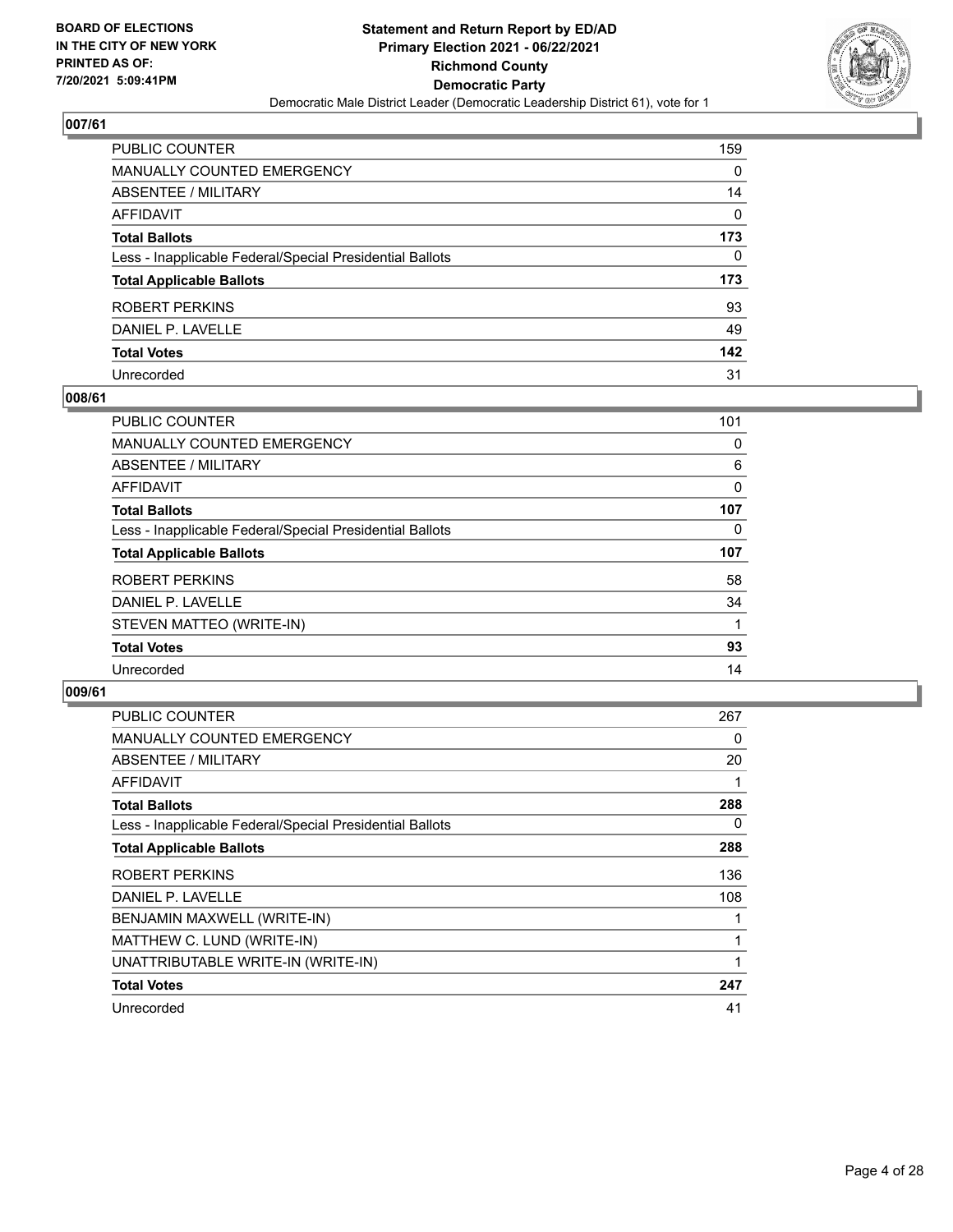

| <b>PUBLIC COUNTER</b>                                    | 211      |
|----------------------------------------------------------|----------|
| <b>MANUALLY COUNTED EMERGENCY</b>                        | 0        |
| ABSENTEE / MILITARY                                      | 22       |
| <b>AFFIDAVIT</b>                                         | $\Omega$ |
| <b>Total Ballots</b>                                     | 233      |
| Less - Inapplicable Federal/Special Presidential Ballots | 0        |
| <b>Total Applicable Ballots</b>                          | 233      |
| <b>ROBERT PERKINS</b>                                    | 128      |
| DANIEL P. LAVELLE                                        | 53       |
| MICHAEL ROSADO (WRITE-IN)                                |          |
| UNATTRIBUTABLE WRITE-IN (WRITE-IN)                       | 2        |
| <b>Total Votes</b>                                       | 184      |
| Unrecorded                                               | 49       |

## **011/61**

| PUBLIC COUNTER                                           | 180      |
|----------------------------------------------------------|----------|
| <b>MANUALLY COUNTED EMERGENCY</b>                        | 0        |
| ABSENTEE / MILITARY                                      | 32       |
| AFFIDAVIT                                                | $\Omega$ |
| <b>Total Ballots</b>                                     | 212      |
| Less - Inapplicable Federal/Special Presidential Ballots | 0        |
| <b>Total Applicable Ballots</b>                          | 212      |
| ROBERT PERKINS                                           | 99       |
| DANIEL P. LAVELLE                                        | 84       |
| MAHMUD HASAN (WRITE-IN)                                  |          |
| <b>Total Votes</b>                                       | 184      |
| Unrecorded                                               | 28       |

| <b>PUBLIC COUNTER</b>                                    | 269      |
|----------------------------------------------------------|----------|
| MANUALLY COUNTED EMERGENCY                               | 0        |
| ABSENTEE / MILITARY                                      | 28       |
| AFFIDAVIT                                                | 1        |
| <b>Total Ballots</b>                                     | 298      |
| Less - Inapplicable Federal/Special Presidential Ballots | $\Omega$ |
| <b>Total Applicable Ballots</b>                          | 298      |
| ROBERT PERKINS                                           | 101      |
| DANIEL P. LAVELLE                                        | 146      |
| DARREN T. CORONA (WRITE-IN)                              | 1        |
| LOUIS PANARELLA (WRITE-IN)                               | 1        |
| <b>Total Votes</b>                                       | 249      |
| Unrecorded                                               | 49       |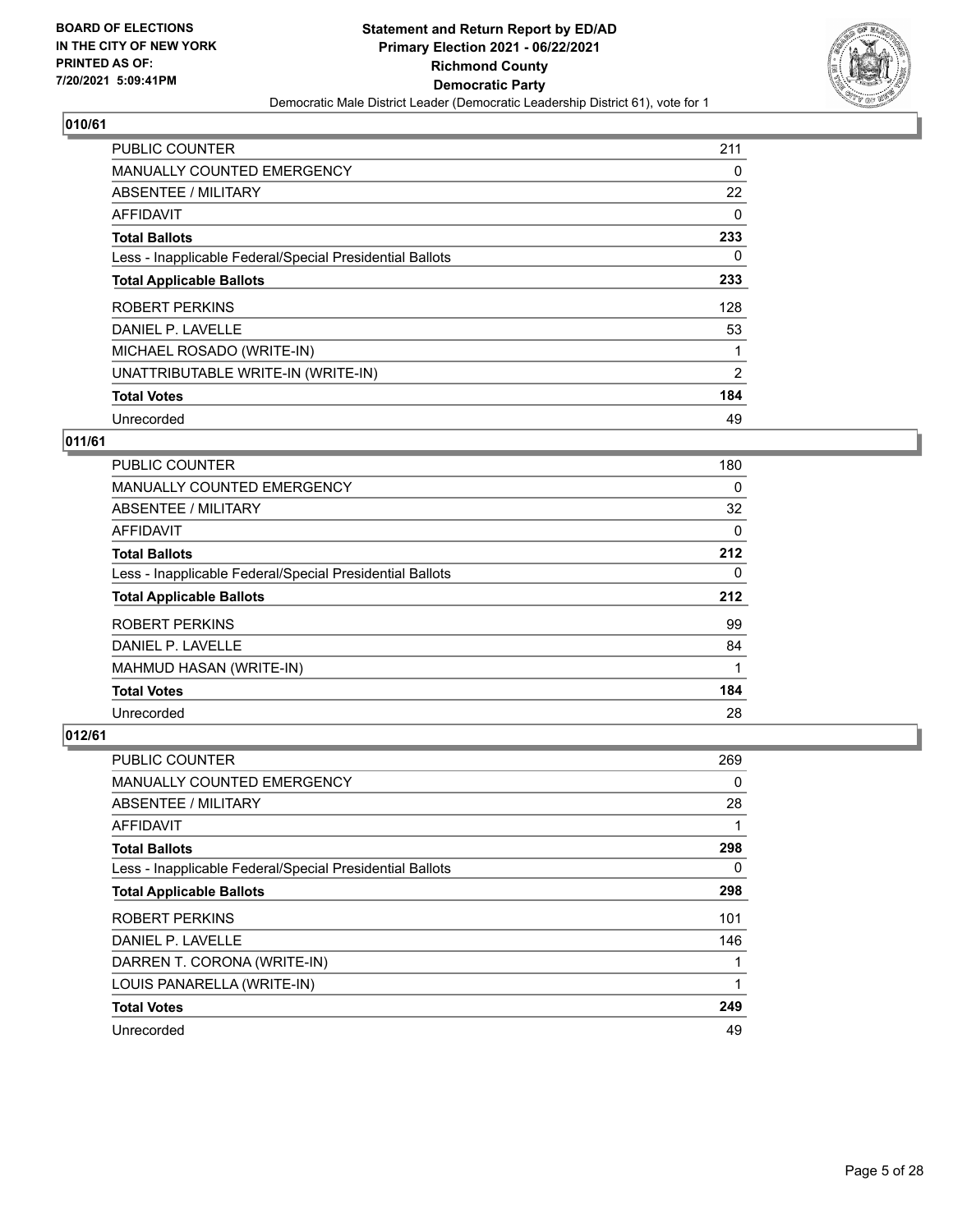

| PUBLIC COUNTER                                           | 162      |
|----------------------------------------------------------|----------|
| MANUALLY COUNTED EMERGENCY                               | $\Omega$ |
| ABSENTEE / MILITARY                                      | 10       |
| AFFIDAVIT                                                | 0        |
| <b>Total Ballots</b>                                     | 172      |
| Less - Inapplicable Federal/Special Presidential Ballots | $\Omega$ |
| <b>Total Applicable Ballots</b>                          | 172      |
| ROBERT PERKINS                                           | 77       |
| DANIEL P. LAVELLE                                        | 71       |
| YAHOWAH ELOHIM (WRITE-IN)                                |          |
| <b>Total Votes</b>                                       | 149      |
| Unrecorded                                               | 23       |

#### **014/61**

| PUBLIC COUNTER                                           | 168      |
|----------------------------------------------------------|----------|
| <b>MANUALLY COUNTED EMERGENCY</b>                        | 0        |
| ABSENTEE / MILITARY                                      | 23       |
| <b>AFFIDAVIT</b>                                         | 0        |
| <b>Total Ballots</b>                                     | 191      |
| Less - Inapplicable Federal/Special Presidential Ballots | $\Omega$ |
| <b>Total Applicable Ballots</b>                          | 191      |
| ROBERT PERKINS                                           | 74       |
| DANIEL P. LAVELLE                                        | 89       |
| <b>JOSEPH SICILIAN (WRITE-IN)</b>                        |          |
| UNATTRIBUTABLE WRITE-IN (WRITE-IN)                       | 1        |
| <b>Total Votes</b>                                       | 165      |
| Unrecorded                                               | 26       |

| <b>PUBLIC COUNTER</b>                                    | 123            |
|----------------------------------------------------------|----------------|
| <b>MANUALLY COUNTED EMERGENCY</b>                        | 0              |
| ABSENTEE / MILITARY                                      | 11             |
| AFFIDAVIT                                                | $\Omega$       |
| <b>Total Ballots</b>                                     | 134            |
| Less - Inapplicable Federal/Special Presidential Ballots | $\Omega$       |
| <b>Total Applicable Ballots</b>                          | 134            |
| ROBERT PERKINS                                           | 67             |
| DANIEL P. LAVELLE                                        | 46             |
|                                                          |                |
| FRANK DISALVO (WRITE-IN)                                 | $\overline{2}$ |
| <b>Total Votes</b>                                       | 115            |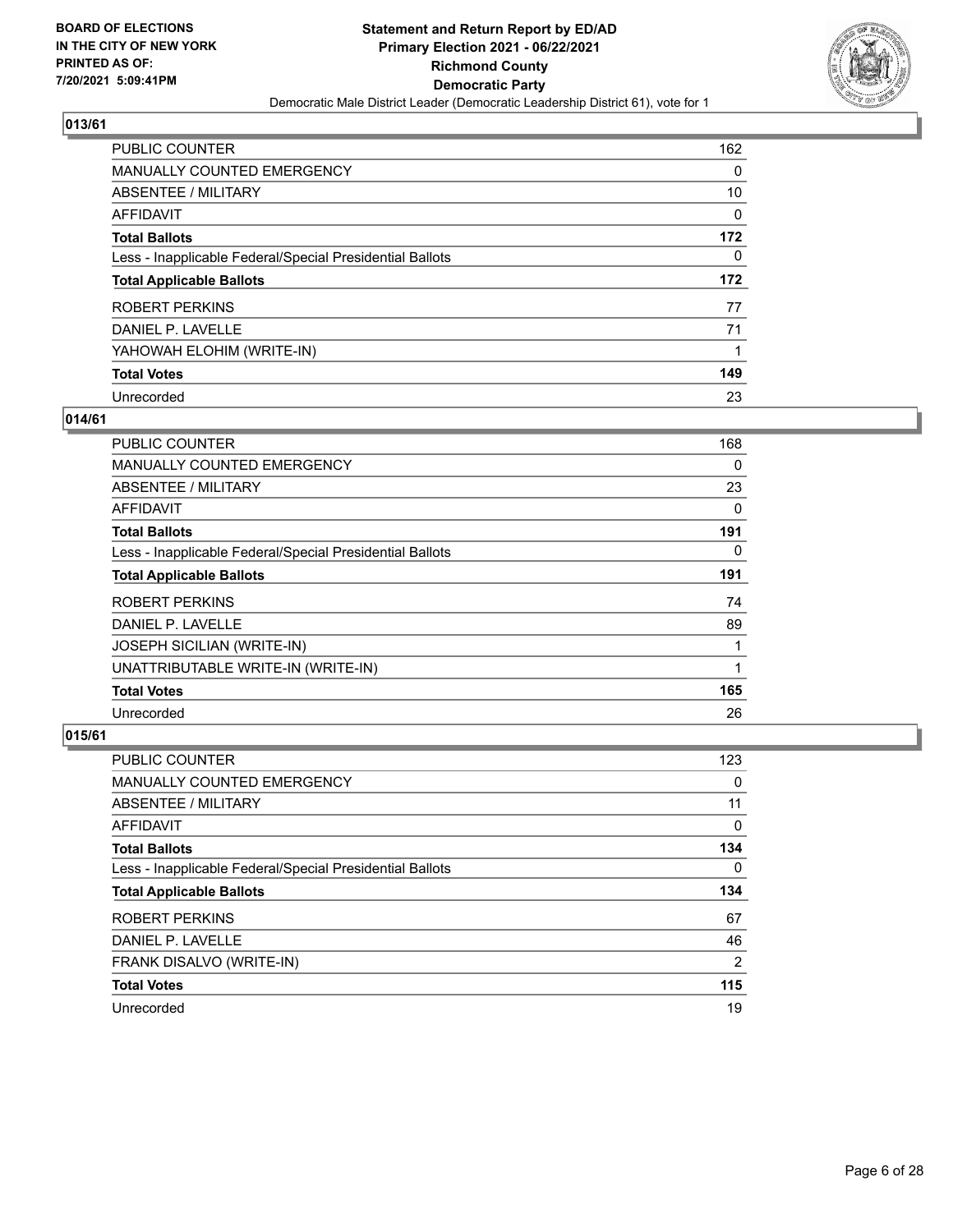

| PUBLIC COUNTER                                           | 177 |
|----------------------------------------------------------|-----|
| <b>MANUALLY COUNTED EMERGENCY</b>                        | 0   |
| ABSENTEE / MILITARY                                      | 7   |
| AFFIDAVIT                                                |     |
| <b>Total Ballots</b>                                     | 185 |
| Less - Inapplicable Federal/Special Presidential Ballots | 0   |
| <b>Total Applicable Ballots</b>                          | 185 |
|                                                          |     |
| <b>ROBERT PERKINS</b>                                    | 87  |
| DANIEL P. LAVELLE                                        | 65  |
| UNATTRIBUTABLE WRITE-IN (WRITE-IN)                       |     |
| <b>Total Votes</b>                                       | 153 |

## **017/61**

| PUBLIC COUNTER                                           | 165      |
|----------------------------------------------------------|----------|
| <b>MANUALLY COUNTED EMERGENCY</b>                        | $\Omega$ |
| ABSENTEE / MILITARY                                      | 11       |
| AFFIDAVIT                                                | $\Omega$ |
| <b>Total Ballots</b>                                     | 176      |
| Less - Inapplicable Federal/Special Presidential Ballots | $\Omega$ |
| <b>Total Applicable Ballots</b>                          | 176      |
| ROBERT PERKINS                                           | 81       |
| DANIEL P. LAVELLE                                        | 79       |
| <b>Total Votes</b>                                       | 160      |
| Unrecorded                                               | 16       |

| PUBLIC COUNTER                                           | 117          |
|----------------------------------------------------------|--------------|
| <b>MANUALLY COUNTED EMERGENCY</b>                        | 0            |
| ABSENTEE / MILITARY                                      | 13           |
| AFFIDAVIT                                                | $\Omega$     |
| <b>Total Ballots</b>                                     | 130          |
| Less - Inapplicable Federal/Special Presidential Ballots | $\mathbf{0}$ |
| <b>Total Applicable Ballots</b>                          | 130          |
| ROBERT PERKINS                                           | 69           |
| DANIEL P. LAVELLE                                        | 45           |
| <b>Total Votes</b>                                       | 114          |
| Unrecorded                                               | 16           |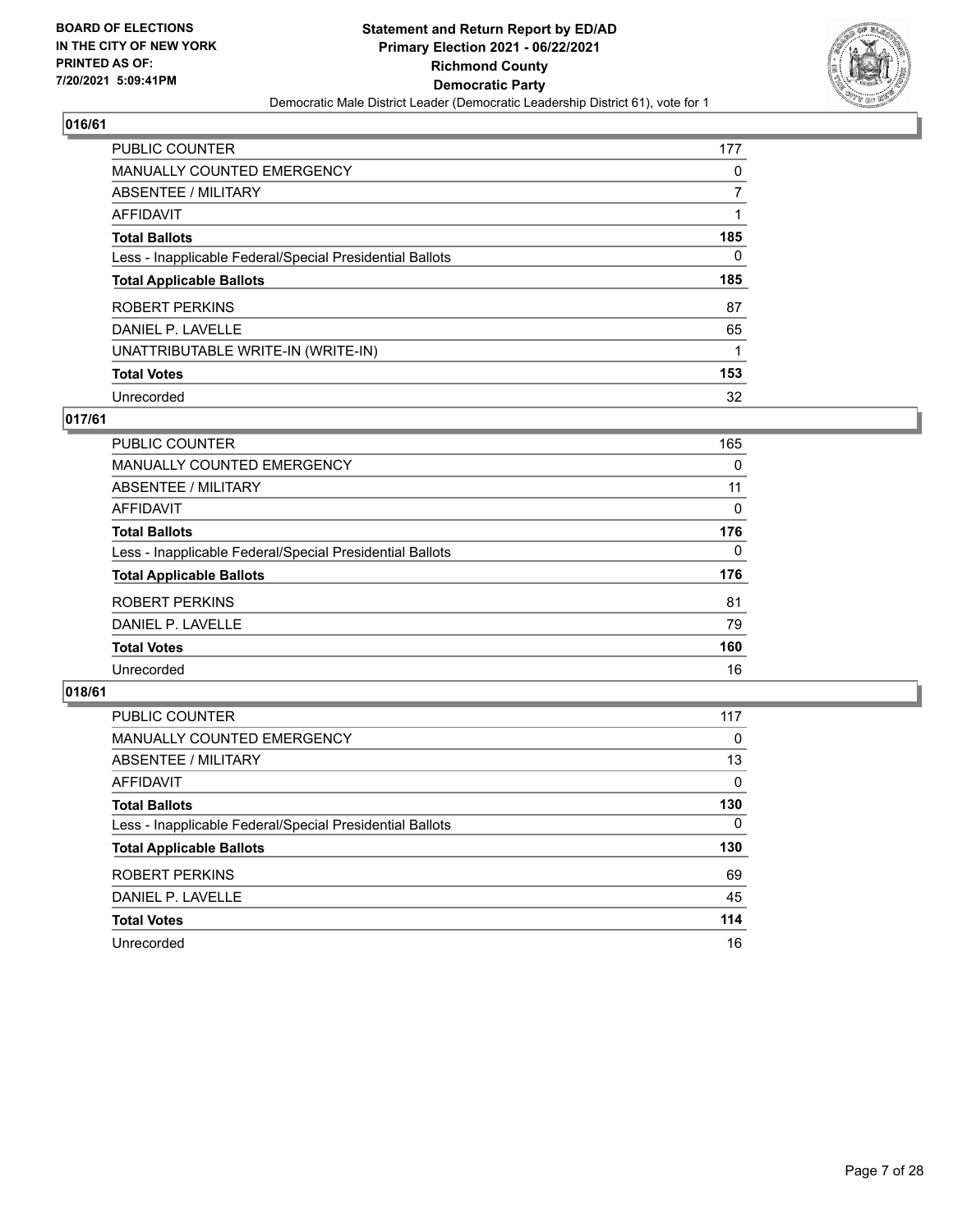

| PUBLIC COUNTER                                           | 127 |
|----------------------------------------------------------|-----|
| <b>MANUALLY COUNTED EMERGENCY</b>                        | 0   |
| ABSENTEE / MILITARY                                      | 24  |
| AFFIDAVIT                                                | 0   |
| <b>Total Ballots</b>                                     | 151 |
| Less - Inapplicable Federal/Special Presidential Ballots | 0   |
| <b>Total Applicable Ballots</b>                          | 151 |
|                                                          |     |
| <b>ROBERT PERKINS</b>                                    | 62  |
| DANIEL P. LAVELLE                                        | 67  |
| UNATTRIBUTABLE WRITE-IN (WRITE-IN)                       |     |
| <b>Total Votes</b>                                       | 130 |

#### **020/61**

| <b>PUBLIC COUNTER</b>                                    | 114      |
|----------------------------------------------------------|----------|
| <b>MANUALLY COUNTED EMERGENCY</b>                        | 0        |
| ABSENTEE / MILITARY                                      | 22       |
| AFFIDAVIT                                                | 0        |
| <b>Total Ballots</b>                                     | 136      |
| Less - Inapplicable Federal/Special Presidential Ballots | $\Omega$ |
| <b>Total Applicable Ballots</b>                          | 136      |
| <b>ROBERT PERKINS</b>                                    | 54       |
| DANIEL P. LAVELLE                                        | 62       |
| THOMAS J. MCGUIRE (WRITE-IN)                             |          |
| UNATTRIBUTABLE WRITE-IN (WRITE-IN)                       | 1        |
| <b>Total Votes</b>                                       | 118      |
| Unrecorded                                               | 18       |

| PUBLIC COUNTER                                           | 162      |
|----------------------------------------------------------|----------|
| MANUALLY COUNTED EMERGENCY                               | 0        |
| ABSENTEE / MILITARY                                      | 21       |
| AFFIDAVIT                                                |          |
| <b>Total Ballots</b>                                     | 184      |
| Less - Inapplicable Federal/Special Presidential Ballots | $\Omega$ |
| <b>Total Applicable Ballots</b>                          | 184      |
| ROBERT PERKINS                                           | 92       |
| DANIEL P. LAVELLE                                        | 51       |
| <b>Total Votes</b>                                       | 143      |
| Unrecorded                                               | 41       |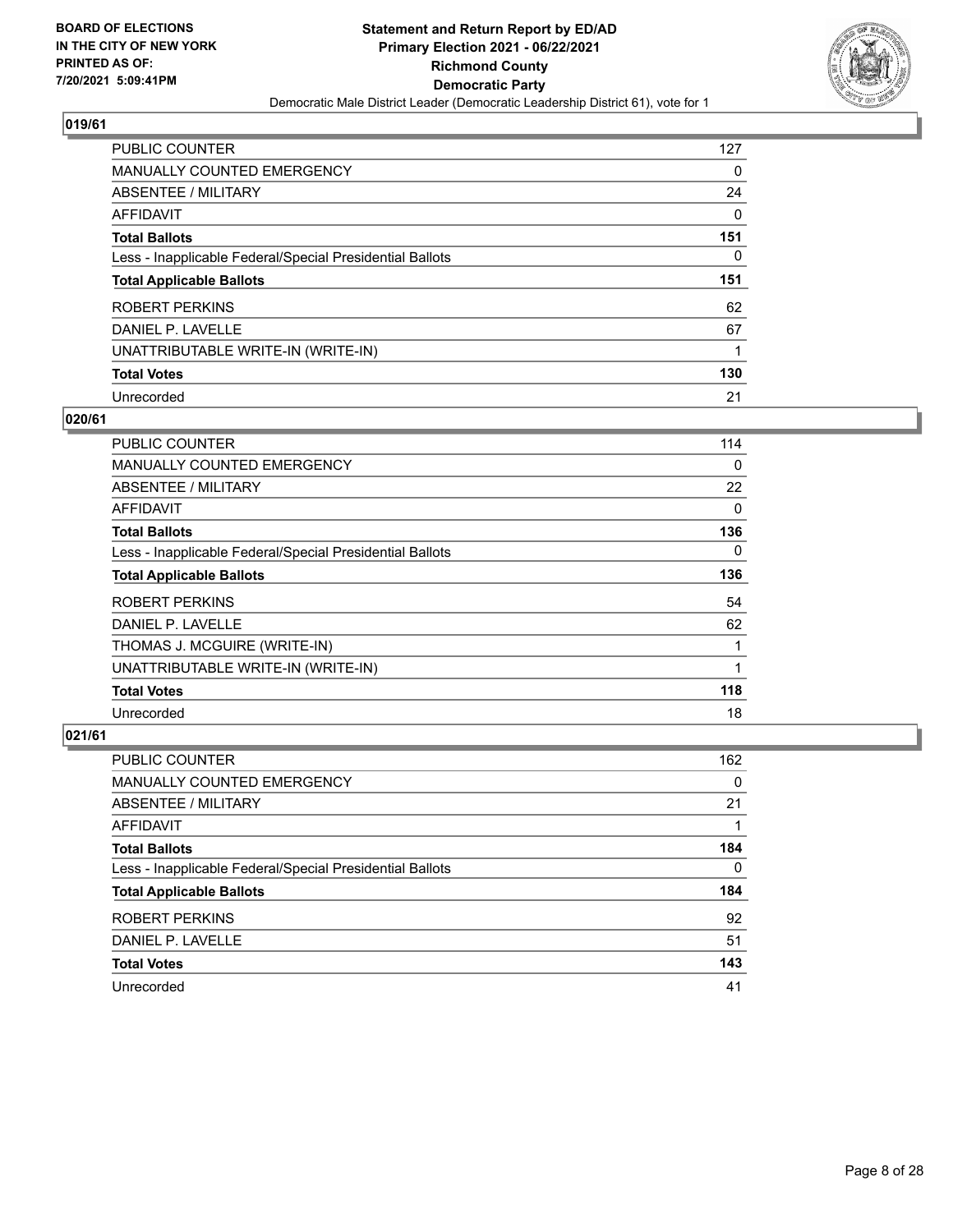

| <b>PUBLIC COUNTER</b>                                    | 163 |
|----------------------------------------------------------|-----|
| MANUALLY COUNTED EMERGENCY                               | 0   |
| ABSENTEE / MILITARY                                      | 14  |
| AFFIDAVIT                                                | 0   |
| <b>Total Ballots</b>                                     | 177 |
| Less - Inapplicable Federal/Special Presidential Ballots | 0   |
| <b>Total Applicable Ballots</b>                          | 177 |
| ROBERT PERKINS                                           | 77  |
| DANIEL P. LAVELLE                                        | 68  |
| TOM CRUISE (WRITE-IN)                                    |     |
| UNATTRIBUTABLE WRITE-IN (WRITE-IN)                       | 2   |
| <b>Total Votes</b>                                       | 148 |
| Unrecorded                                               | 29  |

# **023/61**

| <b>PUBLIC COUNTER</b>                                    | 120      |
|----------------------------------------------------------|----------|
| <b>MANUALLY COUNTED EMERGENCY</b>                        | 0        |
| ABSENTEE / MILITARY                                      | 20       |
| <b>AFFIDAVIT</b>                                         | 0        |
| <b>Total Ballots</b>                                     | 140      |
| Less - Inapplicable Federal/Special Presidential Ballots | $\Omega$ |
| <b>Total Applicable Ballots</b>                          | 140      |
| <b>ROBERT PERKINS</b>                                    | 59       |
| DANIEL P. LAVELLE                                        | 57       |
| <b>Total Votes</b>                                       | 116      |
| Unrecorded                                               | 24       |

| PUBLIC COUNTER                                           | 113      |
|----------------------------------------------------------|----------|
| <b>MANUALLY COUNTED EMERGENCY</b>                        | $\Omega$ |
| ABSENTEE / MILITARY                                      | 21       |
| AFFIDAVIT                                                | $\Omega$ |
| <b>Total Ballots</b>                                     | 134      |
| Less - Inapplicable Federal/Special Presidential Ballots | 0        |
| <b>Total Applicable Ballots</b>                          | 134      |
| ROBERT PERKINS                                           | 49       |
| DANIEL P. LAVELLE                                        | 67       |
| <b>Total Votes</b>                                       | 116      |
| Unrecorded                                               | 18       |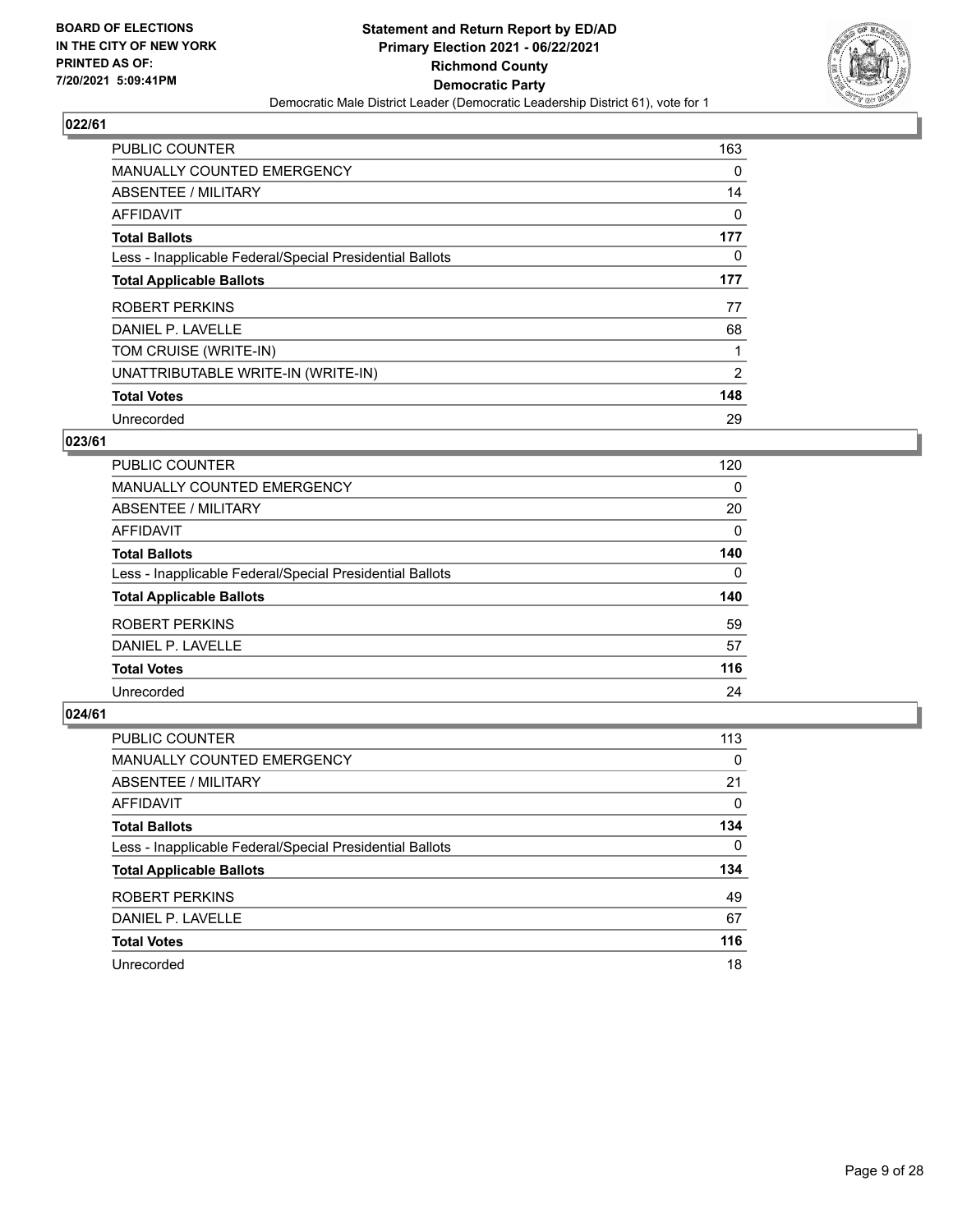

| PUBLIC COUNTER                                           | 109      |
|----------------------------------------------------------|----------|
| MANUALLY COUNTED EMERGENCY                               | 0        |
| ABSENTEE / MILITARY                                      | 21       |
| AFFIDAVIT                                                | $\Omega$ |
| <b>Total Ballots</b>                                     | 130      |
| Less - Inapplicable Federal/Special Presidential Ballots | 0        |
| <b>Total Applicable Ballots</b>                          | 130      |
| ROBERT PERKINS                                           | 63       |
| DANIEL P. LAVELLE                                        | 50       |
| UNATTRIBUTABLE WRITE-IN (WRITE-IN)                       |          |
| <b>Total Votes</b>                                       | 114      |
| Unrecorded                                               | 16       |

#### **026/61**

| <b>PUBLIC COUNTER</b>                                    | 174      |
|----------------------------------------------------------|----------|
| <b>MANUALLY COUNTED EMERGENCY</b>                        | 0        |
| ABSENTEE / MILITARY                                      | 23       |
| <b>AFFIDAVIT</b>                                         | $\Omega$ |
| <b>Total Ballots</b>                                     | 197      |
| Less - Inapplicable Federal/Special Presidential Ballots | $\Omega$ |
| <b>Total Applicable Ballots</b>                          | 197      |
| ROBERT PERKINS                                           | 110      |
| DANIEL P. LAVELLE                                        | 65       |
| UNATTRIBUTABLE WRITE-IN (WRITE-IN)                       |          |
| <b>Total Votes</b>                                       | 176      |
| Unrecorded                                               | 21       |

| PUBLIC COUNTER                                           | 136      |
|----------------------------------------------------------|----------|
| <b>MANUALLY COUNTED EMERGENCY</b>                        | $\Omega$ |
| ABSENTEE / MILITARY                                      | 17       |
| AFFIDAVIT                                                | $\Omega$ |
| <b>Total Ballots</b>                                     | 153      |
| Less - Inapplicable Federal/Special Presidential Ballots | 0        |
| <b>Total Applicable Ballots</b>                          | 153      |
| ROBERT PERKINS                                           | 85       |
| DANIEL P. LAVELLE                                        | 54       |
| <b>Total Votes</b>                                       | 139      |
| Unrecorded                                               | 14       |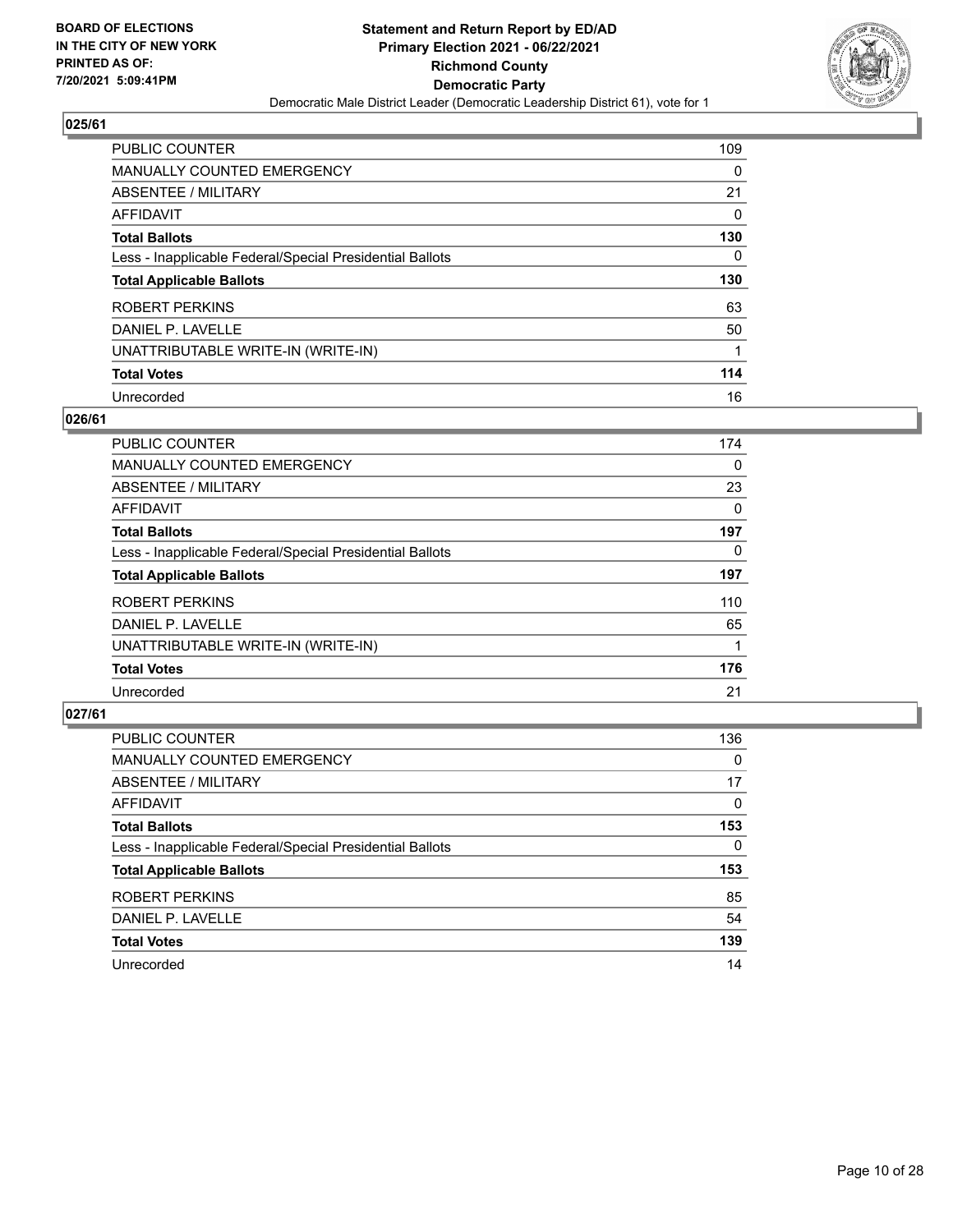

| PUBLIC COUNTER                                           | 91  |
|----------------------------------------------------------|-----|
| MANUALLY COUNTED EMERGENCY                               | 0   |
| ABSENTEE / MILITARY                                      | 8   |
| <b>AFFIDAVIT</b>                                         |     |
| <b>Total Ballots</b>                                     | 100 |
| Less - Inapplicable Federal/Special Presidential Ballots | 0   |
| <b>Total Applicable Ballots</b>                          | 100 |
| ROBERT PERKINS                                           | 49  |
| DANIEL P. LAVELLE                                        | 33  |
| <b>Total Votes</b>                                       | 82  |
| Unrecorded                                               | 18  |

#### **029/61**

| PUBLIC COUNTER                                           | 102      |
|----------------------------------------------------------|----------|
| MANUALLY COUNTED EMERGENCY                               | $\Omega$ |
| ABSENTEE / MILITARY                                      | 25       |
| AFFIDAVIT                                                | 0        |
| <b>Total Ballots</b>                                     | 127      |
| Less - Inapplicable Federal/Special Presidential Ballots | 0        |
| <b>Total Applicable Ballots</b>                          | 127      |
| ROBERT PERKINS                                           | 53       |
| DANIEL P. LAVELLE                                        | 61       |
| <b>Total Votes</b>                                       | 114      |
| Unrecorded                                               | 13       |

| PUBLIC COUNTER                                           | 100 |
|----------------------------------------------------------|-----|
| MANUALLY COUNTED EMERGENCY                               | 0   |
| ABSENTEE / MILITARY                                      | 21  |
| AFFIDAVIT                                                |     |
| <b>Total Ballots</b>                                     | 122 |
| Less - Inapplicable Federal/Special Presidential Ballots | 0   |
| <b>Total Applicable Ballots</b>                          | 122 |
| ROBERT PERKINS                                           | 56  |
| DANIEL P. LAVELLE                                        | 51  |
| <b>Total Votes</b>                                       | 107 |
| Unrecorded                                               | 15  |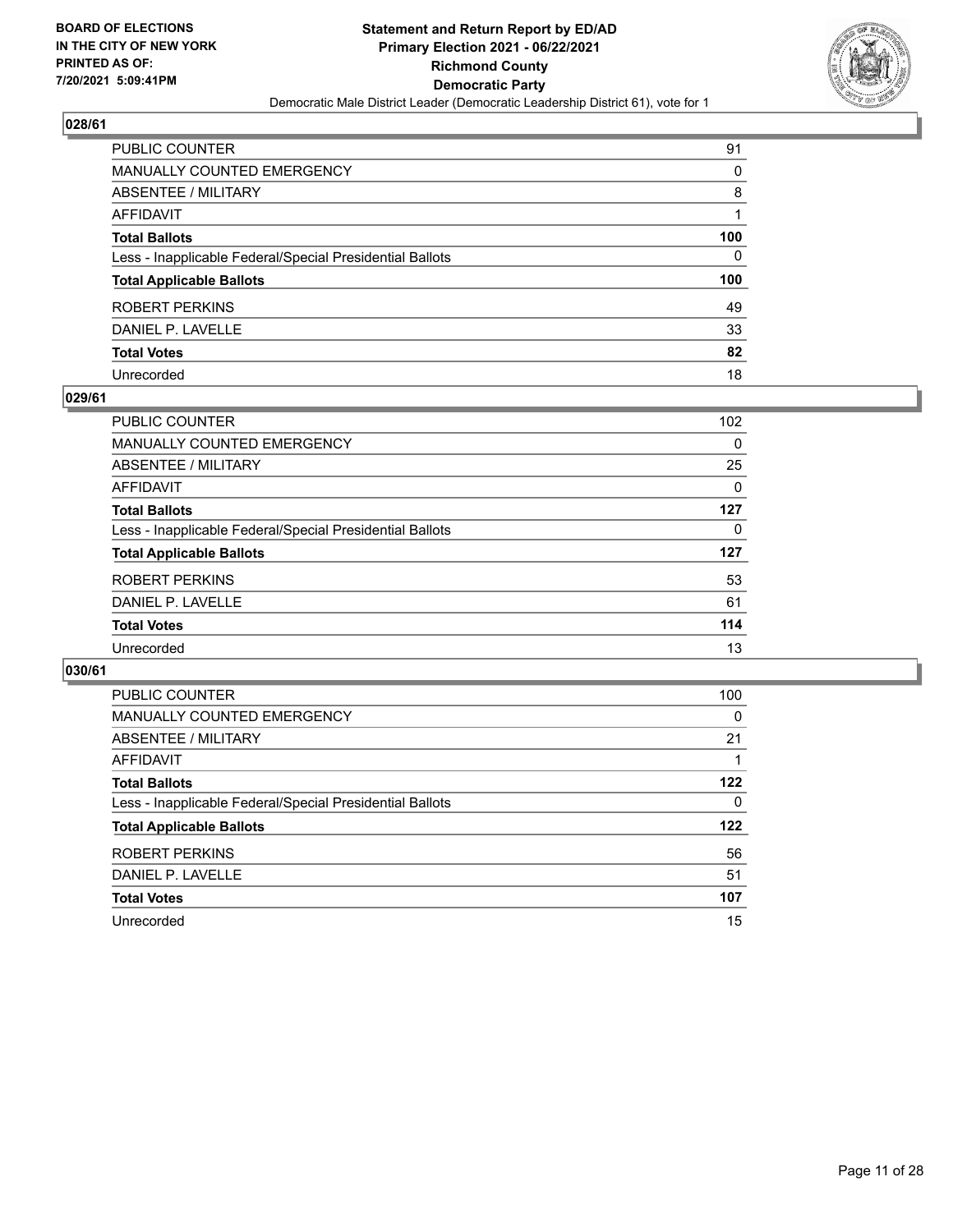

| PUBLIC COUNTER                                           | 167      |
|----------------------------------------------------------|----------|
| MANUALLY COUNTED EMERGENCY                               | 0        |
| ABSENTEE / MILITARY                                      | 12       |
| AFFIDAVIT                                                | $\Omega$ |
| <b>Total Ballots</b>                                     | 179      |
| Less - Inapplicable Federal/Special Presidential Ballots | 0        |
| <b>Total Applicable Ballots</b>                          | 179      |
| ROBERT PERKINS                                           | 83       |
| DANIEL P. LAVELLE                                        | 75       |
| CHARLES D. FALL (WRITE-IN)                               |          |
| <b>Total Votes</b>                                       | 159      |
| Unrecorded                                               | 20       |

#### **032/61**

| PUBLIC COUNTER                                           | 151      |
|----------------------------------------------------------|----------|
| <b>MANUALLY COUNTED EMERGENCY</b>                        | 0        |
| ABSENTEE / MILITARY                                      | 20       |
| AFFIDAVIT                                                | 0        |
| <b>Total Ballots</b>                                     | 171      |
| Less - Inapplicable Federal/Special Presidential Ballots | $\Omega$ |
| <b>Total Applicable Ballots</b>                          | 171      |
| ROBERT PERKINS                                           | 76       |
| DANIEL P. LAVELLE                                        | 66       |
| RAJIV GOWDA (WRITE-IN)                                   |          |
| UNATTRIBUTABLE WRITE-IN (WRITE-IN)                       | 1        |
| <b>Total Votes</b>                                       | 144      |
| Unrecorded                                               | 27       |

| <b>PUBLIC COUNTER</b>                                    | 145      |
|----------------------------------------------------------|----------|
| <b>MANUALLY COUNTED EMERGENCY</b>                        | 0        |
| ABSENTEE / MILITARY                                      | 28       |
| AFFIDAVIT                                                | $\Omega$ |
| <b>Total Ballots</b>                                     | 173      |
| Less - Inapplicable Federal/Special Presidential Ballots | 0        |
| <b>Total Applicable Ballots</b>                          | 173      |
| ROBERT PERKINS                                           | 81       |
| DANIEL P. LAVELLE                                        | 68       |
| EARL LINDSEY (WRITE-IN)                                  |          |
| <b>Total Votes</b>                                       | 150      |
|                                                          |          |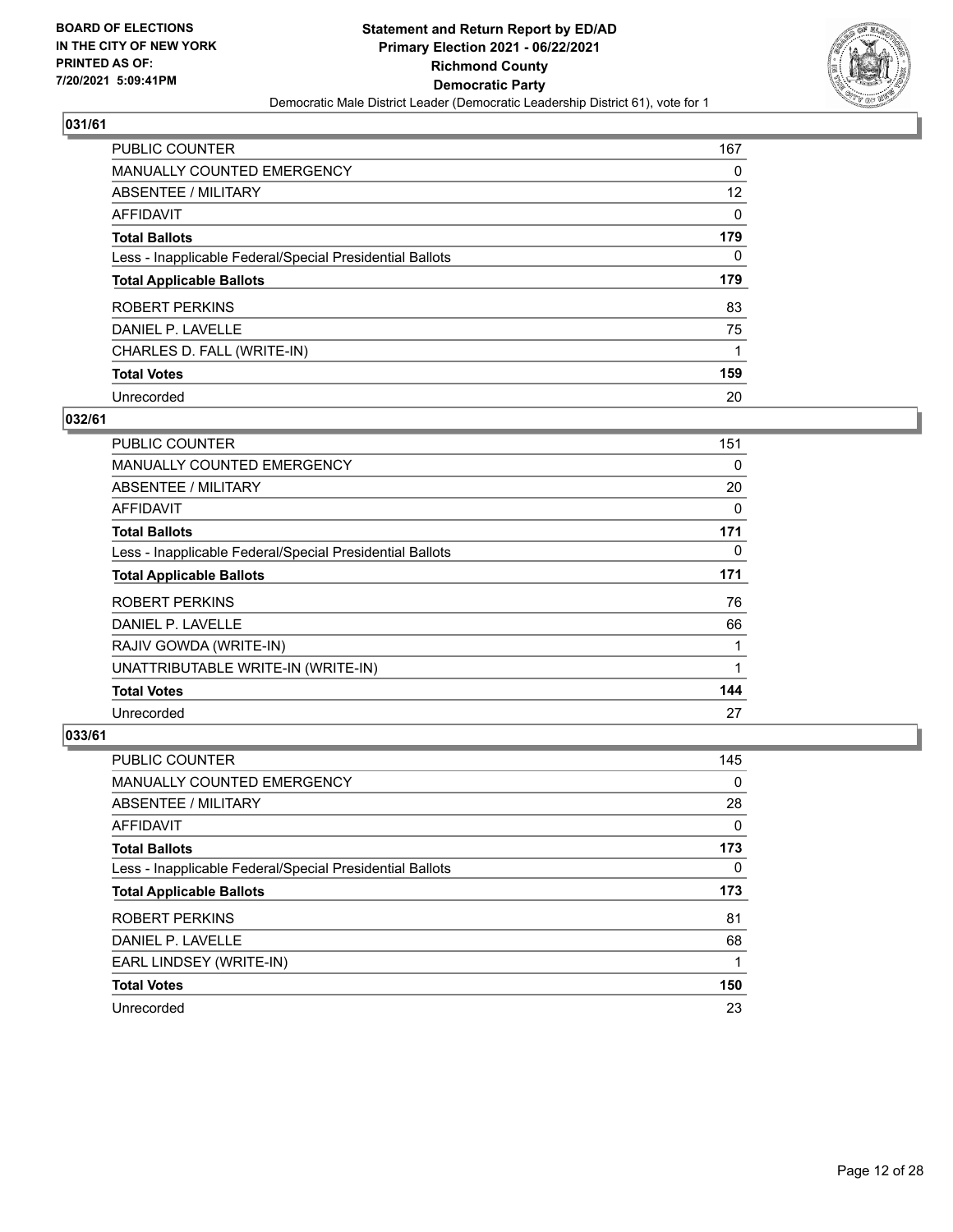

| PUBLIC COUNTER                                           | 97  |
|----------------------------------------------------------|-----|
| MANUALLY COUNTED EMERGENCY                               | 0   |
| ABSENTEE / MILITARY                                      | 17  |
| <b>AFFIDAVIT</b>                                         |     |
| <b>Total Ballots</b>                                     | 115 |
| Less - Inapplicable Federal/Special Presidential Ballots | 0   |
| <b>Total Applicable Ballots</b>                          | 115 |
| ROBERT PERKINS                                           | 36  |
| DANIEL P. LAVELLE                                        | 53  |
| <b>Total Votes</b>                                       | 89  |
| Unrecorded                                               | 26  |

#### **035/61**

| PUBLIC COUNTER                                           | 67       |
|----------------------------------------------------------|----------|
| <b>MANUALLY COUNTED EMERGENCY</b>                        | 0        |
| ABSENTEE / MILITARY                                      |          |
| AFFIDAVIT                                                | $\Omega$ |
| <b>Total Ballots</b>                                     | 74       |
| Less - Inapplicable Federal/Special Presidential Ballots | 0        |
| <b>Total Applicable Ballots</b>                          | 74       |
| ROBERT PERKINS                                           | 16       |
| DANIEL P. LAVELLE                                        | 34       |
| <b>Total Votes</b>                                       | 50       |
| Unrecorded                                               | 24       |

| <b>PUBLIC COUNTER</b>                                    | 60 |
|----------------------------------------------------------|----|
| <b>MANUALLY COUNTED EMERGENCY</b>                        | 0  |
| ABSENTEE / MILITARY                                      | 7  |
| <b>AFFIDAVIT</b>                                         |    |
| <b>Total Ballots</b>                                     | 68 |
| Less - Inapplicable Federal/Special Presidential Ballots | 0  |
| <b>Total Applicable Ballots</b>                          | 68 |
| ROBERT PERKINS                                           | 22 |
| DANIEL P. LAVELLE                                        | 25 |
| MICHAEL ANNARUMMA (WRITE-IN)                             |    |
|                                                          |    |
| <b>Total Votes</b>                                       | 48 |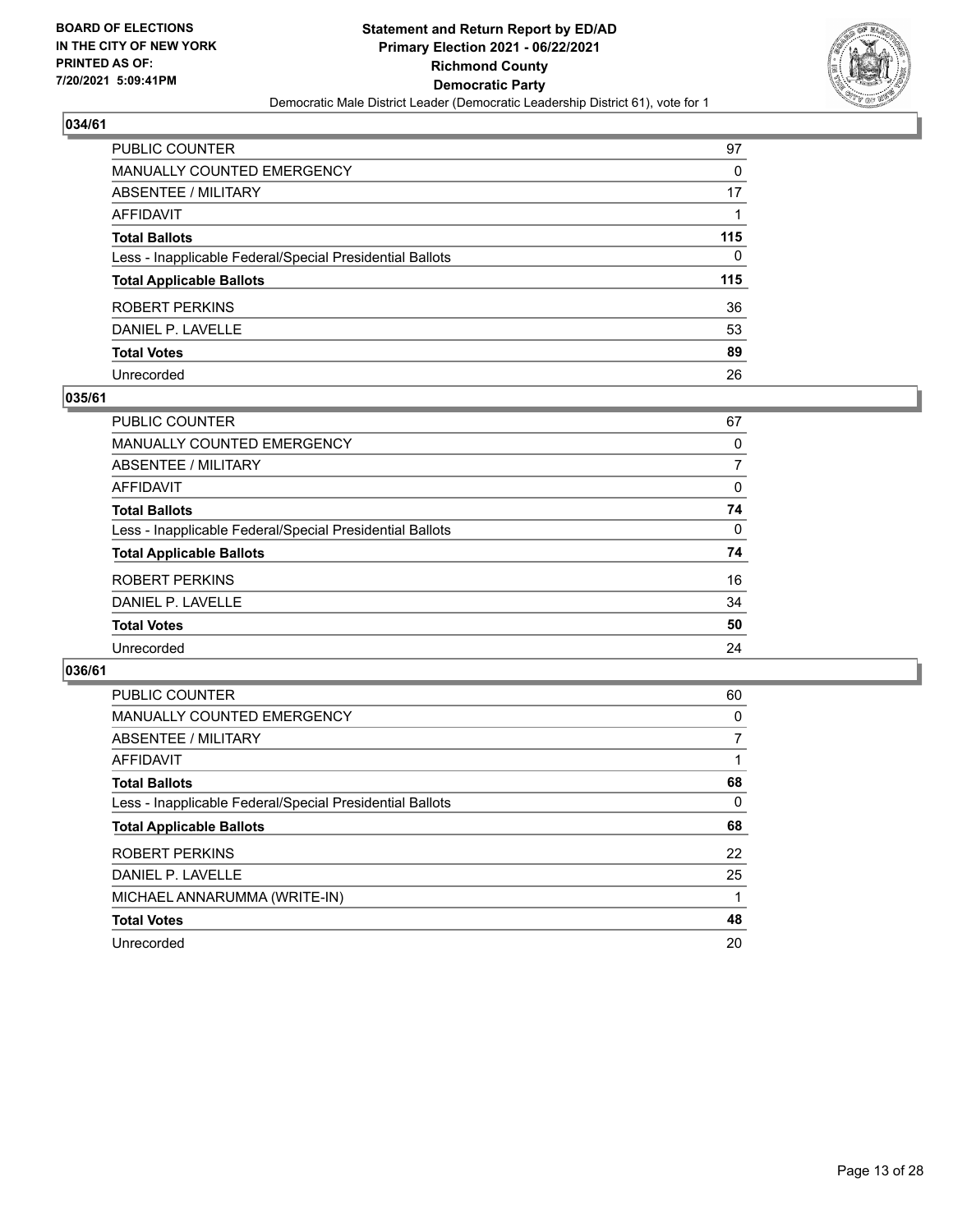

| PUBLIC COUNTER                                           | 172      |
|----------------------------------------------------------|----------|
| MANUALLY COUNTED EMERGENCY                               | 0        |
| ABSENTEE / MILITARY                                      | 21       |
| <b>AFFIDAVIT</b>                                         | $\Omega$ |
| <b>Total Ballots</b>                                     | 193      |
| Less - Inapplicable Federal/Special Presidential Ballots | 0        |
| <b>Total Applicable Ballots</b>                          | 193      |
| ROBERT PERKINS                                           | 71       |
| DANIEL P. LAVELLE                                        | 89       |
| <b>Total Votes</b>                                       | 160      |
| Unrecorded                                               | 33       |

#### **038/61**

| PUBLIC COUNTER                                           | 165 |
|----------------------------------------------------------|-----|
| <b>MANUALLY COUNTED EMERGENCY</b>                        | 0   |
| ABSENTEE / MILITARY                                      | 25  |
| <b>AFFIDAVIT</b>                                         |     |
| <b>Total Ballots</b>                                     | 191 |
| Less - Inapplicable Federal/Special Presidential Ballots | 0   |
| <b>Total Applicable Ballots</b>                          | 191 |
| ROBERT PERKINS                                           | 55  |
| DANIEL P. LAVELLE                                        | 107 |
| GENA MIMOZA (WRITE-IN)                                   |     |
| PAUL AINSLIE (WRITE-IN)                                  |     |
| <b>Total Votes</b>                                       | 164 |
| Unrecorded                                               | 27  |

| <b>PUBLIC COUNTER</b>                                    | 169      |
|----------------------------------------------------------|----------|
| MANUALLY COUNTED EMERGENCY                               | $\Omega$ |
| ABSENTEE / MILITARY                                      | 10       |
| AFFIDAVIT                                                |          |
| <b>Total Ballots</b>                                     | 180      |
| Less - Inapplicable Federal/Special Presidential Ballots | 0        |
| <b>Total Applicable Ballots</b>                          | 180      |
| ROBERT PERKINS                                           | 38       |
| DANIEL P. LAVELLE                                        | 116      |
| <b>Total Votes</b>                                       | 154      |
| Unrecorded                                               | 26       |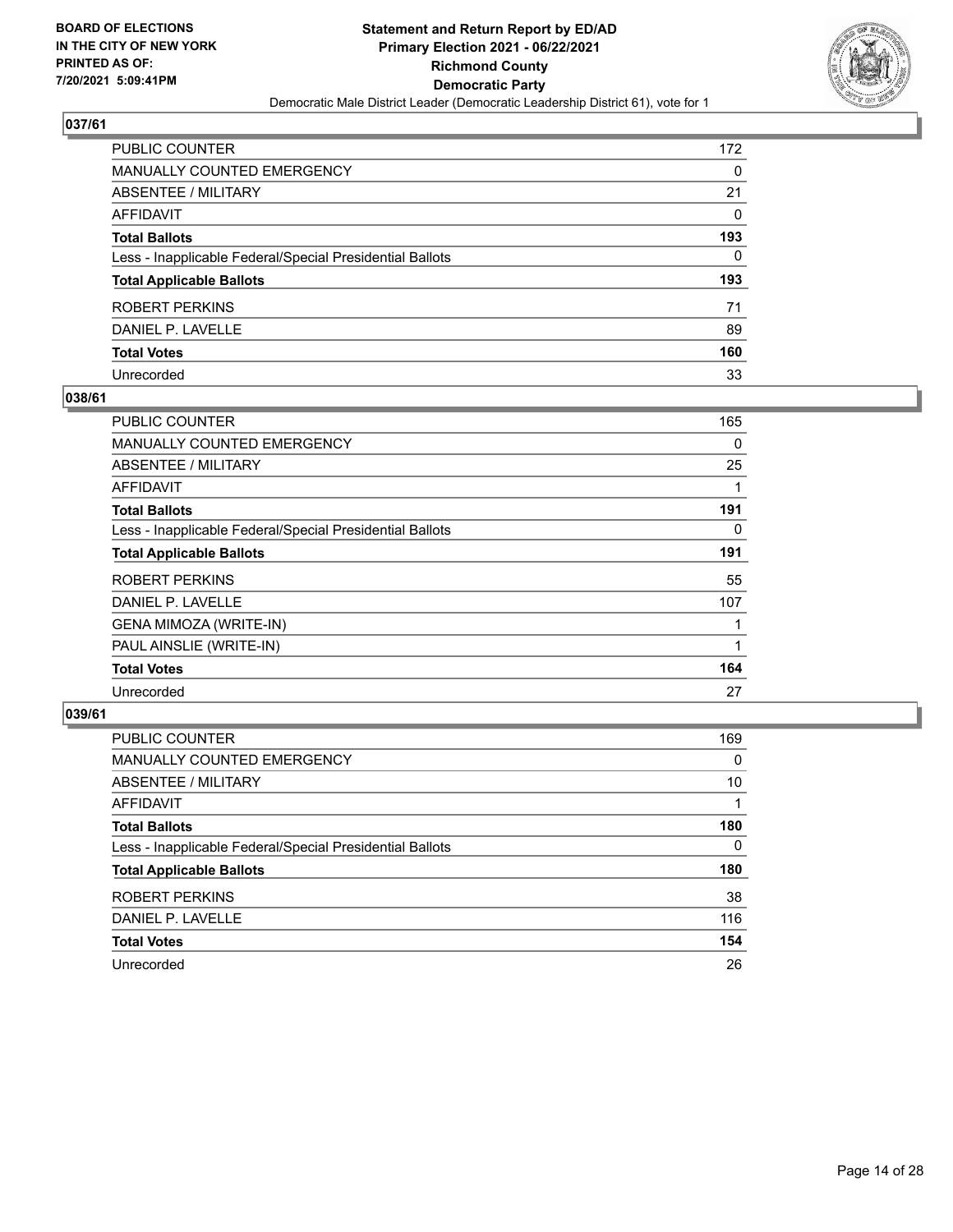

| <b>PUBLIC COUNTER</b>                                    | 148      |
|----------------------------------------------------------|----------|
| <b>MANUALLY COUNTED EMERGENCY</b>                        | $\Omega$ |
| ABSENTEE / MILITARY                                      | 23       |
| AFFIDAVIT                                                | $\Omega$ |
| <b>Total Ballots</b>                                     | 171      |
| Less - Inapplicable Federal/Special Presidential Ballots | 0        |
| <b>Total Applicable Ballots</b>                          | 171      |
| ROBERT PERKINS                                           | 33       |
| DANIEL P. LAVELLE                                        | 98       |
| MAX FISHMAN (WRITE-IN)                                   |          |
| <b>Total Votes</b>                                       | 132      |
| Unrecorded                                               | 39       |

#### **041/61**

| PUBLIC COUNTER                                           | 93       |
|----------------------------------------------------------|----------|
| MANUALLY COUNTED EMERGENCY                               | $\Omega$ |
| ABSENTEE / MILITARY                                      | 17       |
| AFFIDAVIT                                                | $\Omega$ |
| <b>Total Ballots</b>                                     | 110      |
| Less - Inapplicable Federal/Special Presidential Ballots | 0        |
| <b>Total Applicable Ballots</b>                          | 110      |
| ROBERT PERKINS                                           | 22       |
| DANIEL P. LAVELLE                                        | 72       |
| <b>Total Votes</b>                                       | 94       |
| Unrecorded                                               | 16       |

| <b>PUBLIC COUNTER</b>                                    | 176      |
|----------------------------------------------------------|----------|
| <b>MANUALLY COUNTED EMERGENCY</b>                        | $\Omega$ |
| ABSENTEE / MILITARY                                      | 24       |
| AFFIDAVIT                                                | 2        |
| <b>Total Ballots</b>                                     | 202      |
| Less - Inapplicable Federal/Special Presidential Ballots | $\Omega$ |
| <b>Total Applicable Ballots</b>                          | 202      |
| ROBERT PERKINS                                           | 57       |
| DANIEL P. LAVELLE                                        | 110      |
| LORRAINE A. HONOR (WRITE-IN)                             |          |
| <b>Total Votes</b>                                       | 168      |
| Unrecorded                                               | 34       |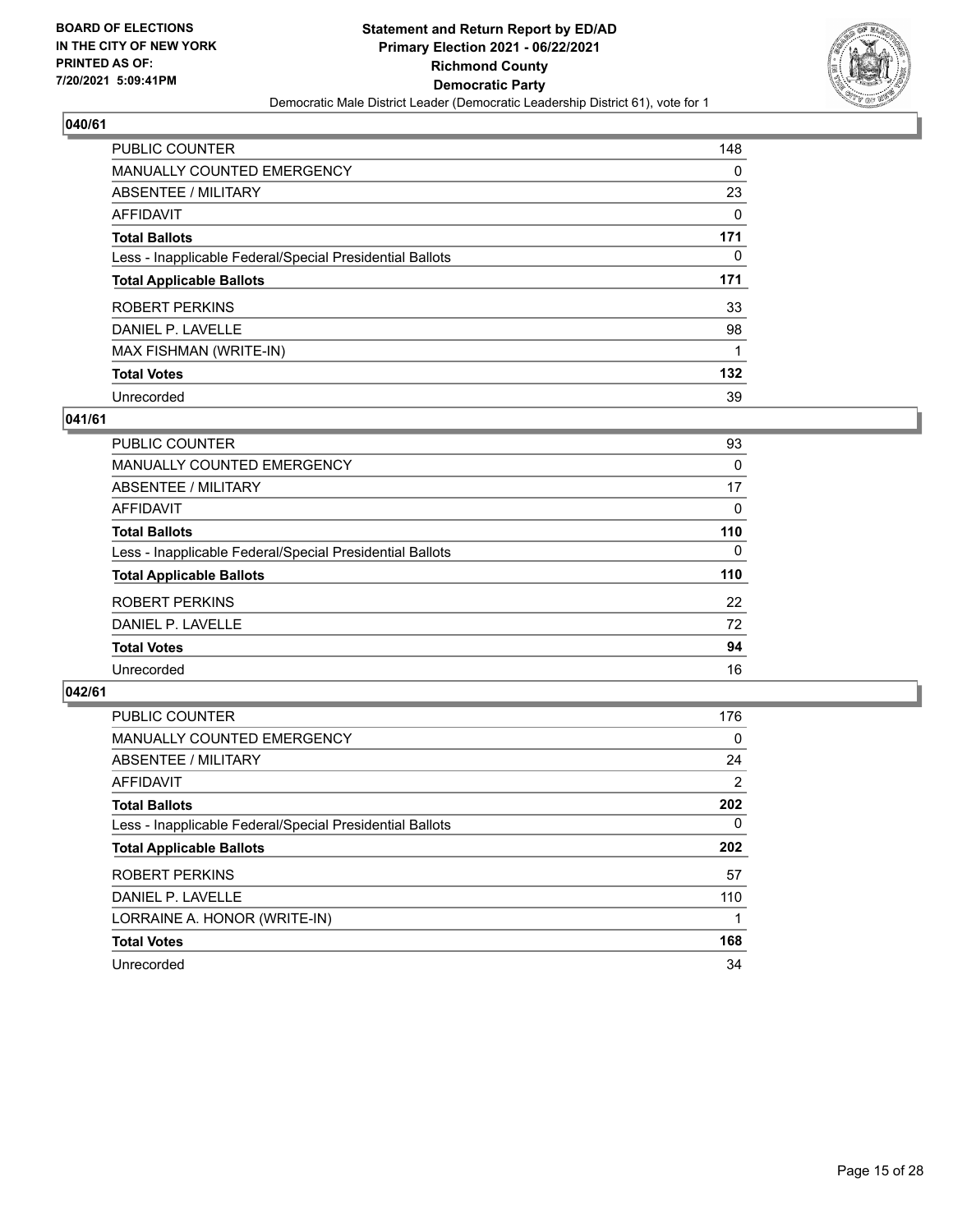

| PUBLIC COUNTER                                           | 104           |
|----------------------------------------------------------|---------------|
| MANUALLY COUNTED EMERGENCY                               | 0             |
| ABSENTEE / MILITARY                                      | 9             |
| <b>AFFIDAVIT</b>                                         | $\mathcal{P}$ |
| <b>Total Ballots</b>                                     | 115           |
| Less - Inapplicable Federal/Special Presidential Ballots | 0             |
| <b>Total Applicable Ballots</b>                          | 115           |
| ROBERT PERKINS                                           | 25            |
| DANIEL P. LAVELLE                                        | 75            |
| <b>Total Votes</b>                                       | 100           |
| Unrecorded                                               | 15            |

#### **044/61**

| PUBLIC COUNTER                                           | 88       |
|----------------------------------------------------------|----------|
| <b>MANUALLY COUNTED EMERGENCY</b>                        | $\Omega$ |
| ABSENTEE / MILITARY                                      | 24       |
| AFFIDAVIT                                                | $\Omega$ |
| <b>Total Ballots</b>                                     | $112$    |
| Less - Inapplicable Federal/Special Presidential Ballots | $\Omega$ |
| <b>Total Applicable Ballots</b>                          | $112$    |
| ROBERT PERKINS                                           | 24       |
| DANIEL P. LAVELLE                                        | 55       |
| <b>Total Votes</b>                                       | 79       |
| Unrecorded                                               | 33       |

| <b>PUBLIC COUNTER</b>                                    | 100      |
|----------------------------------------------------------|----------|
| <b>MANUALLY COUNTED EMERGENCY</b>                        | 0        |
| ABSENTEE / MILITARY                                      | 10       |
| <b>AFFIDAVIT</b>                                         | $\Omega$ |
| <b>Total Ballots</b>                                     | 110      |
| Less - Inapplicable Federal/Special Presidential Ballots | 0        |
| <b>Total Applicable Ballots</b>                          | 110      |
| ROBERT PERKINS                                           | 36       |
| DANIEL P. LAVELLE                                        | 54       |
| <b>Total Votes</b>                                       | 90       |
| Unrecorded                                               | 20       |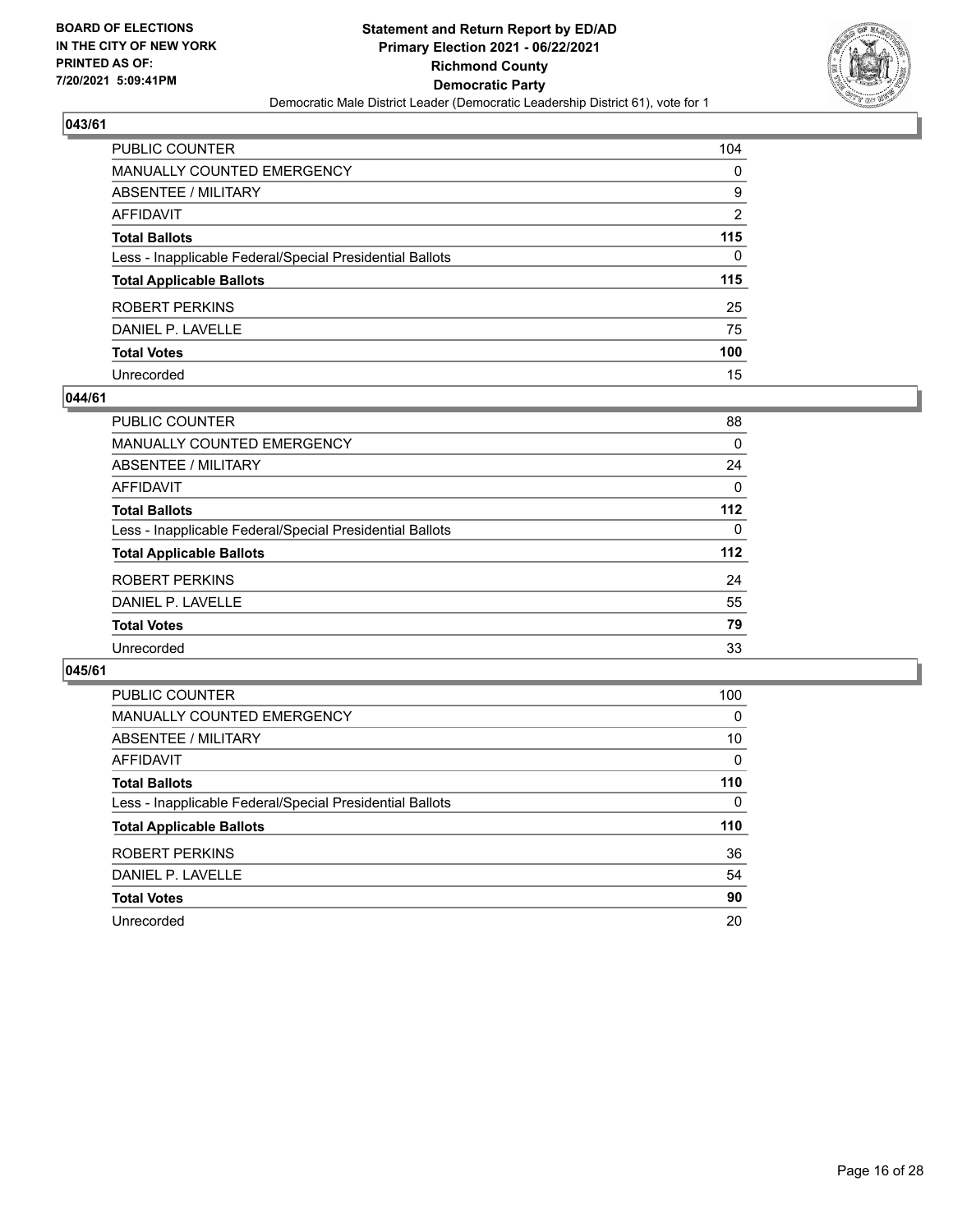

| <b>PUBLIC COUNTER</b>                                    | 103      |
|----------------------------------------------------------|----------|
| <b>MANUALLY COUNTED EMERGENCY</b>                        | 0        |
| ABSENTEE / MILITARY                                      | 9        |
| AFFIDAVIT                                                | 0        |
| <b>Total Ballots</b>                                     | $112$    |
| Less - Inapplicable Federal/Special Presidential Ballots | $\Omega$ |
| <b>Total Applicable Ballots</b>                          | 112      |
| ROBERT PERKINS                                           | 34       |
| DANIEL P. LAVELLE                                        | 57       |
| STEVEN SYPA (WRITE-IN)                                   | 2        |
| <b>Total Votes</b>                                       | 93       |
|                                                          |          |

#### **047/61**

| PUBLIC COUNTER                                           | 103      |
|----------------------------------------------------------|----------|
| <b>MANUALLY COUNTED EMERGENCY</b>                        | 0        |
| ABSENTEE / MILITARY                                      | 12       |
| AFFIDAVIT                                                | $\Omega$ |
| <b>Total Ballots</b>                                     | 115      |
| Less - Inapplicable Federal/Special Presidential Ballots | $\Omega$ |
| <b>Total Applicable Ballots</b>                          | 115      |
| ROBERT PERKINS                                           | 38       |
| DANIEL P. LAVELLE                                        | 49       |
| <b>Total Votes</b>                                       | 87       |
| Unrecorded                                               | 28       |

| <b>PUBLIC COUNTER</b>                                    | 89       |
|----------------------------------------------------------|----------|
| <b>MANUALLY COUNTED EMERGENCY</b>                        | 0        |
| ABSENTEE / MILITARY                                      | 6        |
| AFFIDAVIT                                                | $\Omega$ |
| <b>Total Ballots</b>                                     | 95       |
| Less - Inapplicable Federal/Special Presidential Ballots | $\Omega$ |
| <b>Total Applicable Ballots</b>                          | 95       |
| ROBERT PERKINS                                           | 26       |
| DANIEL P. LAVELLE                                        | 44       |
| <b>Total Votes</b>                                       | 70       |
| Unrecorded                                               | 25       |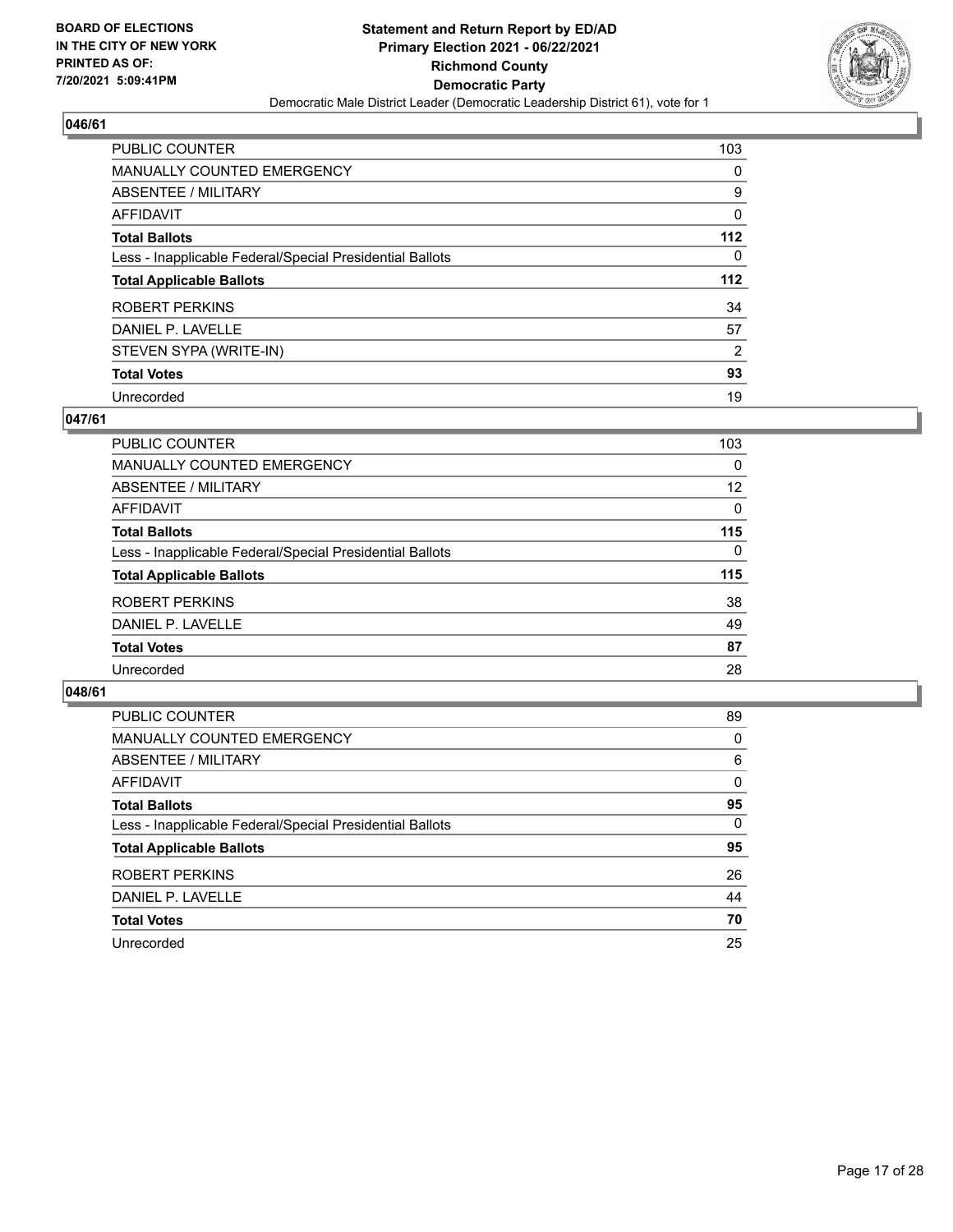

| PUBLIC COUNTER                                           | 116 |
|----------------------------------------------------------|-----|
| <b>MANUALLY COUNTED EMERGENCY</b>                        | 0   |
| <b>ABSENTEE / MILITARY</b>                               | 8   |
| AFFIDAVIT                                                | 0   |
| <b>Total Ballots</b>                                     | 124 |
| Less - Inapplicable Federal/Special Presidential Ballots | 0   |
| <b>Total Applicable Ballots</b>                          | 124 |
| ROBERT PERKINS                                           | 41  |
| DANIEL P. LAVELLE                                        | 52  |
| <b>Total Votes</b>                                       | 93  |
| Unrecorded                                               | 31  |

#### **050/61**

| <b>PUBLIC COUNTER</b>                                    | 108      |
|----------------------------------------------------------|----------|
| <b>MANUALLY COUNTED EMERGENCY</b>                        | 0        |
| ABSENTEE / MILITARY                                      | 8        |
| AFFIDAVIT                                                | 0        |
| <b>Total Ballots</b>                                     | 116      |
| Less - Inapplicable Federal/Special Presidential Ballots | $\Omega$ |
| <b>Total Applicable Ballots</b>                          | 116      |
| ROBERT PERKINS                                           | 57       |
| DANIEL P. LAVELLE                                        | 44       |
| MARTIN R. JAMES (WRITE-IN)                               |          |
| <b>Total Votes</b>                                       | 102      |
| Unrecorded                                               | 14       |

| <b>PUBLIC COUNTER</b>                                    | 183 |
|----------------------------------------------------------|-----|
| <b>MANUALLY COUNTED EMERGENCY</b>                        | 0   |
| <b>ABSENTEE / MILITARY</b>                               | 23  |
| AFFIDAVIT                                                | 0   |
| <b>Total Ballots</b>                                     | 206 |
| Less - Inapplicable Federal/Special Presidential Ballots | 0   |
| <b>Total Applicable Ballots</b>                          | 206 |
| ROBERT PERKINS                                           | 93  |
| DANIEL P. LAVELLE                                        | 77  |
|                                                          |     |
| CHARLES D. FALL (WRITE-IN)                               |     |
| TALI FARHADIAN (WRITE-IN)                                |     |
| UNATTRIBUTABLE WRITE-IN (WRITE-IN)                       |     |
| <b>Total Votes</b>                                       | 173 |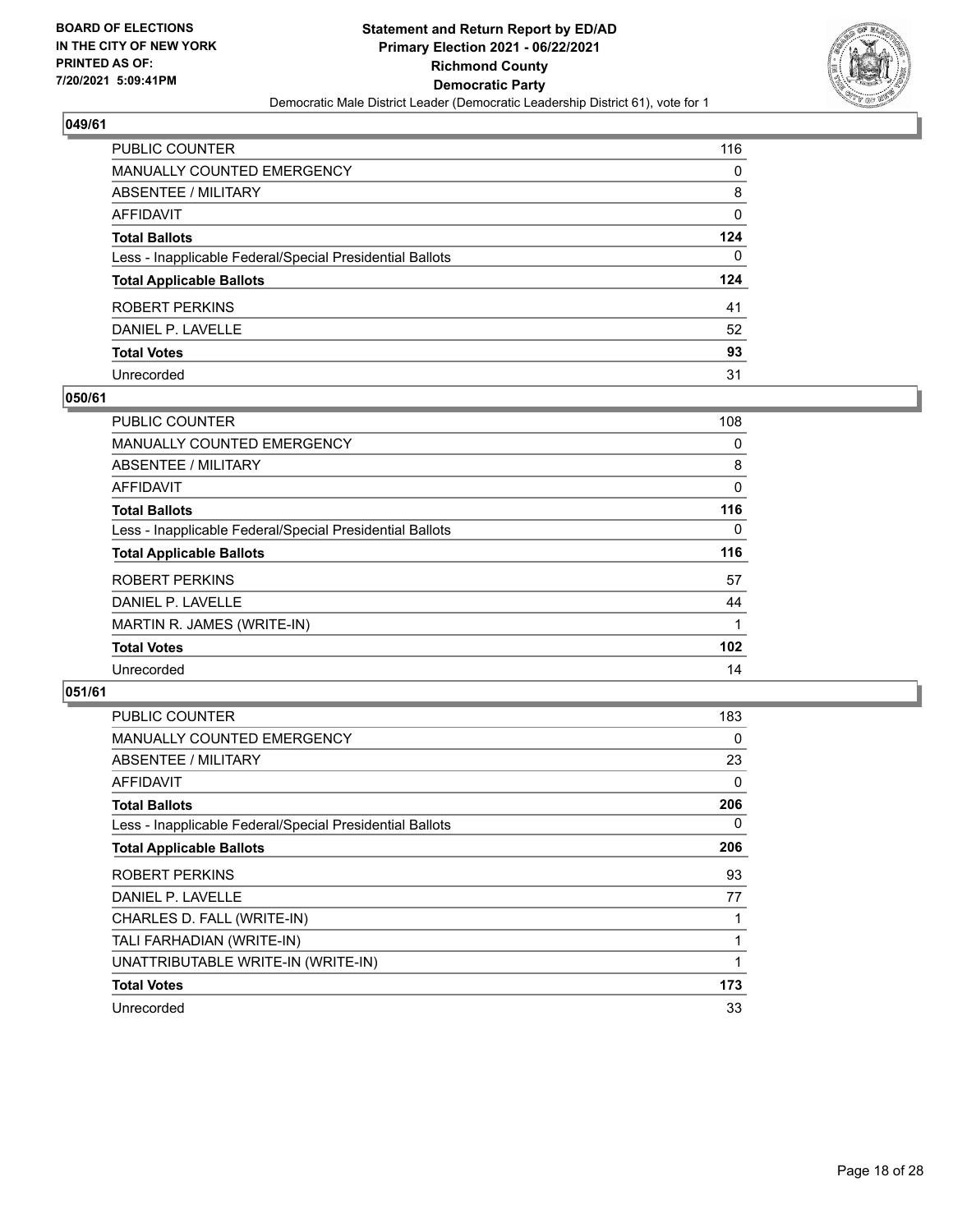

| PUBLIC COUNTER                                           | 111      |
|----------------------------------------------------------|----------|
| <b>MANUALLY COUNTED EMERGENCY</b>                        | $\Omega$ |
| ABSENTEE / MILITARY                                      | 27       |
| AFFIDAVIT                                                | $\Omega$ |
| <b>Total Ballots</b>                                     | 138      |
| Less - Inapplicable Federal/Special Presidential Ballots | 0        |
| <b>Total Applicable Ballots</b>                          | 138      |
| ROBERT PERKINS                                           | 46       |
| DANIEL P. LAVELLE                                        | 64       |
| DANIEL M. DONOVAN JR. (WRITE-IN)                         |          |
| <b>Total Votes</b>                                       | 111      |
| Unrecorded                                               | 27       |

#### **053/61**

| <b>PUBLIC COUNTER</b>                                    | 187            |
|----------------------------------------------------------|----------------|
| <b>MANUALLY COUNTED EMERGENCY</b>                        | 0              |
| ABSENTEE / MILITARY                                      | 14             |
| AFFIDAVIT                                                | $\overline{2}$ |
| <b>Total Ballots</b>                                     | 203            |
| Less - Inapplicable Federal/Special Presidential Ballots | $\Omega$       |
| <b>Total Applicable Ballots</b>                          | 203            |
| ROBERT PERKINS                                           | 101            |
| DANIEL P. LAVELLE                                        | 51             |
| <b>Total Votes</b>                                       | 152            |
| Unrecorded                                               | 51             |

| 77       |
|----------|
| 0        |
| 53       |
| 0        |
| 130      |
| $\Omega$ |
| 130      |
| 59       |
| 43       |
|          |
| 103      |
| 27       |
|          |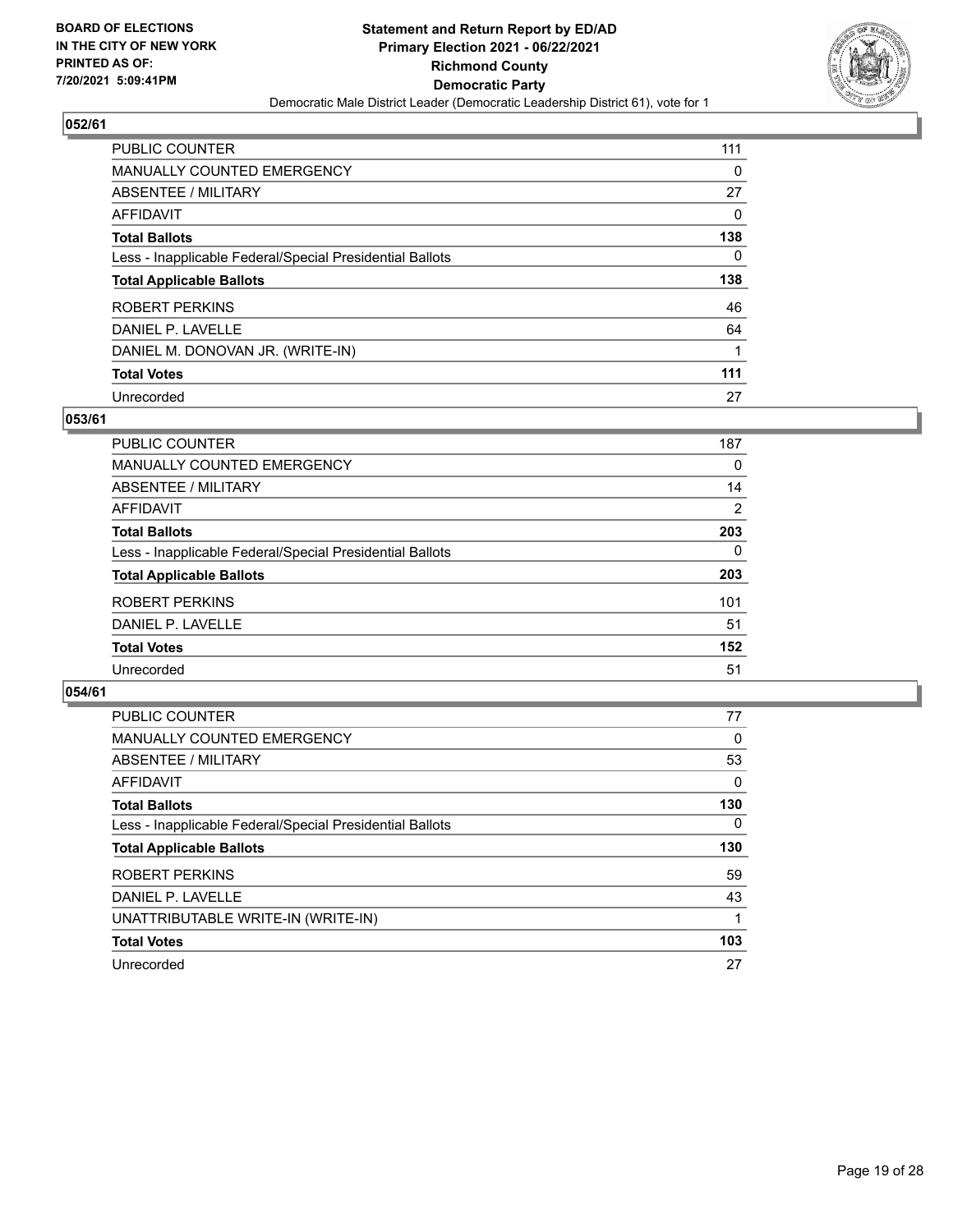

| PUBLIC COUNTER                                           | 150 |
|----------------------------------------------------------|-----|
| <b>MANUALLY COUNTED EMERGENCY</b>                        | 0   |
| <b>ABSENTEE / MILITARY</b>                               | 16  |
| <b>AFFIDAVIT</b>                                         | 3   |
| <b>Total Ballots</b>                                     | 169 |
| Less - Inapplicable Federal/Special Presidential Ballots | 0   |
| <b>Total Applicable Ballots</b>                          | 169 |
| ROBERT PERKINS                                           | 87  |
| DANIEL P. LAVELLE                                        | 52  |
| <b>Total Votes</b>                                       | 139 |
| Unrecorded                                               | 30  |

#### **056/61**

| PUBLIC COUNTER                                           | 151      |
|----------------------------------------------------------|----------|
| <b>MANUALLY COUNTED EMERGENCY</b>                        | 0        |
| ABSENTEE / MILITARY                                      | 15       |
| AFFIDAVIT                                                | $\Omega$ |
| <b>Total Ballots</b>                                     | 166      |
| Less - Inapplicable Federal/Special Presidential Ballots | 0        |
| <b>Total Applicable Ballots</b>                          | 166      |
| ROBERT PERKINS                                           | 84       |
| DANIEL P. LAVELLE                                        | 55       |
| <b>Total Votes</b>                                       | 139      |
| Unrecorded                                               | 27       |

| <b>PUBLIC COUNTER</b>                                    | 149      |
|----------------------------------------------------------|----------|
| MANUALLY COUNTED EMERGENCY                               | $\Omega$ |
| ABSENTEE / MILITARY                                      | 33       |
| AFFIDAVIT                                                | 0        |
| <b>Total Ballots</b>                                     | 182      |
| Less - Inapplicable Federal/Special Presidential Ballots | 0        |
| <b>Total Applicable Ballots</b>                          | 182      |
| ROBERT PERKINS                                           | 71       |
| DANIEL P. LAVELLE                                        | 83       |
| CHARLES D. FALL (WRITE-IN)                               |          |
| WILLIAM GRAY (WRITE-IN)                                  | 1        |
| <b>Total Votes</b>                                       | 156      |
| Unrecorded                                               | 26       |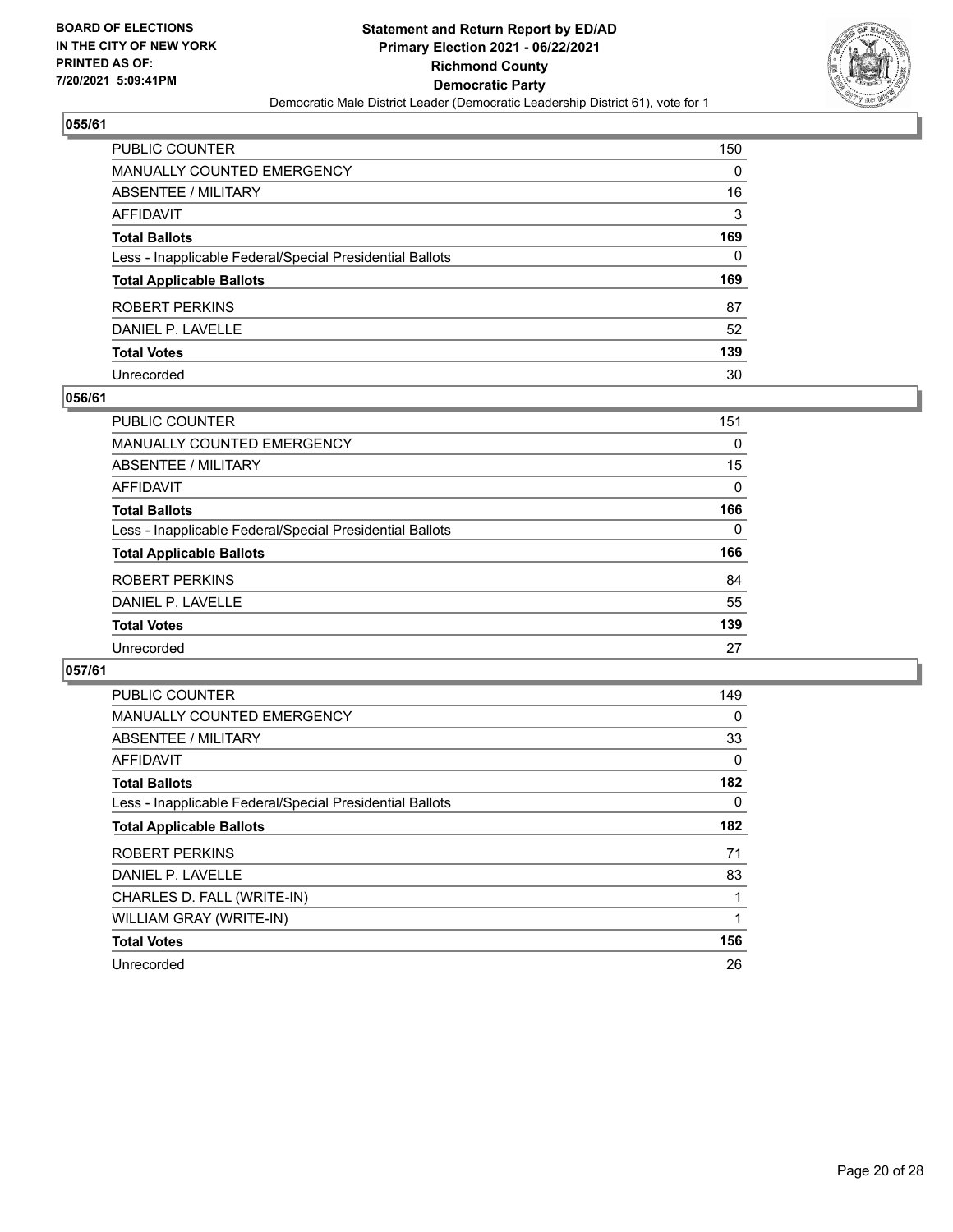

| PUBLIC COUNTER                                           | 176      |
|----------------------------------------------------------|----------|
| MANUALLY COUNTED EMERGENCY                               | 0        |
| ABSENTEE / MILITARY                                      | 12       |
| AFFIDAVIT                                                | $\Omega$ |
| <b>Total Ballots</b>                                     | 188      |
| Less - Inapplicable Federal/Special Presidential Ballots | 0        |
| <b>Total Applicable Ballots</b>                          | 188      |
| ROBERT PERKINS                                           | 89       |
| DANIEL P. LAVELLE                                        | 46       |
|                                                          |          |
| UNATTRIBUTABLE WRITE-IN (WRITE-IN)                       |          |
| <b>Total Votes</b>                                       | 136      |

#### **059/61**

| <b>PUBLIC COUNTER</b>                                    | 135          |
|----------------------------------------------------------|--------------|
| MANUALLY COUNTED EMERGENCY                               | 0            |
| <b>ABSENTEE / MILITARY</b>                               | 28           |
| AFFIDAVIT                                                |              |
| <b>Total Ballots</b>                                     | 164          |
| Less - Inapplicable Federal/Special Presidential Ballots | $\mathbf{0}$ |
| <b>Total Applicable Ballots</b>                          | 164          |
| ROBERT PERKINS                                           | 82           |
| DANIEL P. LAVELLE                                        | 58           |
| <b>Total Votes</b>                                       | 140          |
| Unrecorded                                               | 24           |

| <b>PUBLIC COUNTER</b>                                    | 115      |
|----------------------------------------------------------|----------|
| <b>MANUALLY COUNTED EMERGENCY</b>                        | 0        |
| ABSENTEE / MILITARY                                      | 16       |
| AFFIDAVIT                                                | $\Omega$ |
| <b>Total Ballots</b>                                     | 131      |
| Less - Inapplicable Federal/Special Presidential Ballots | $\Omega$ |
| <b>Total Applicable Ballots</b>                          | 131      |
| ROBERT PERKINS                                           | 58       |
| DANIEL P. LAVELLE                                        | 48       |
| UNATTRIBUTABLE WRITE-IN (WRITE-IN)                       |          |
| <b>Total Votes</b>                                       | 107      |
| Unrecorded                                               | 24       |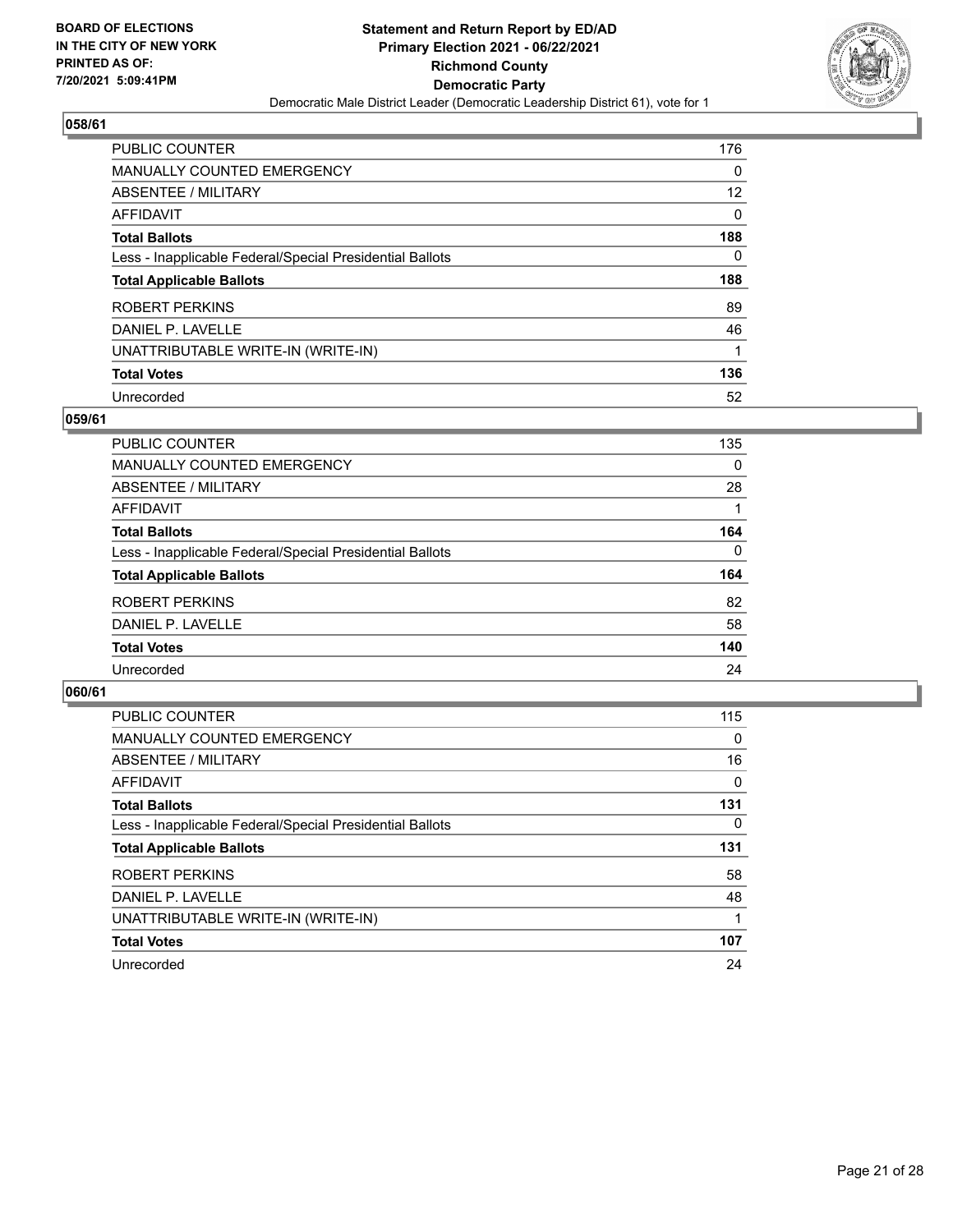

| <b>PUBLIC COUNTER</b>                                    | 204      |
|----------------------------------------------------------|----------|
| MANUALLY COUNTED EMERGENCY                               | $\Omega$ |
| ABSENTEE / MILITARY                                      | 10       |
| <b>AFFIDAVIT</b>                                         | 0        |
| <b>Total Ballots</b>                                     | 214      |
| Less - Inapplicable Federal/Special Presidential Ballots | 0        |
| <b>Total Applicable Ballots</b>                          | 214      |
| ROBERT PERKINS                                           | 92       |
| DANIEL P. LAVELLE                                        | 76       |
| CHARLES D. FALL (WRITE-IN)                               |          |
| UNATTRIBUTABLE WRITE-IN (WRITE-IN)                       |          |
| <b>Total Votes</b>                                       | 170      |
| Unrecorded                                               | 44       |

## **062/61**

| <b>PUBLIC COUNTER</b>                                    | 76       |
|----------------------------------------------------------|----------|
| MANUALLY COUNTED EMERGENCY                               | $\Omega$ |
| ABSENTEE / MILITARY                                      | 18       |
| <b>AFFIDAVIT</b>                                         | $\Omega$ |
| <b>Total Ballots</b>                                     | 94       |
| Less - Inapplicable Federal/Special Presidential Ballots | $\Omega$ |
| <b>Total Applicable Ballots</b>                          | 94       |
| ROBERT PERKINS                                           | 24       |
| DANIEL P. LAVELLE                                        | 49       |
| <b>Total Votes</b>                                       | 73       |
| Unrecorded                                               | 21       |

| PUBLIC COUNTER                                           | 29       |
|----------------------------------------------------------|----------|
| <b>MANUALLY COUNTED EMERGENCY</b>                        | $\Omega$ |
| ABSENTEE / MILITARY                                      | 9        |
| AFFIDAVIT                                                | $\Omega$ |
| <b>Total Ballots</b>                                     | 38       |
| Less - Inapplicable Federal/Special Presidential Ballots | 0        |
| <b>Total Applicable Ballots</b>                          | 38       |
| ROBERT PERKINS                                           | 16       |
| DANIEL P. LAVELLE                                        | 16       |
| <b>Total Votes</b>                                       | 32       |
| Unrecorded                                               | 6        |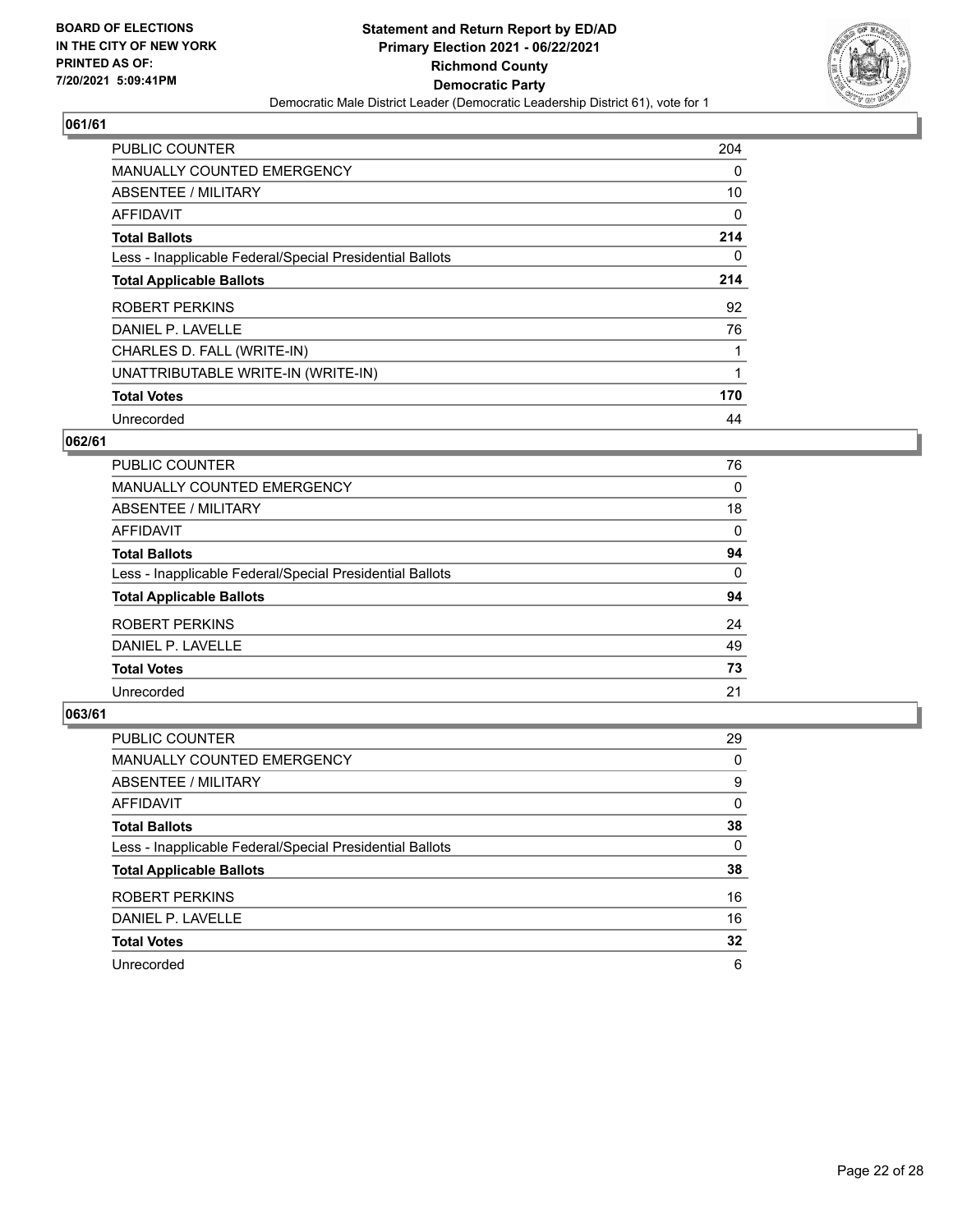

| PUBLIC COUNTER                                           | 60 |
|----------------------------------------------------------|----|
| MANUALLY COUNTED EMERGENCY                               | 0  |
| ABSENTEE / MILITARY                                      | 14 |
| AFFIDAVIT                                                | 0  |
| <b>Total Ballots</b>                                     | 74 |
| Less - Inapplicable Federal/Special Presidential Ballots | 0  |
| <b>Total Applicable Ballots</b>                          | 74 |
| ROBERT PERKINS                                           | 28 |
| DANIEL P. LAVELLE                                        | 35 |
| <b>Total Votes</b>                                       | 63 |
| Unrecorded                                               | 11 |

## **065/61**

| PUBLIC COUNTER                                           | 212 |
|----------------------------------------------------------|-----|
| <b>MANUALLY COUNTED EMERGENCY</b>                        | 0   |
| ABSENTEE / MILITARY                                      | 24  |
| AFFIDAVIT                                                | 0   |
| <b>Total Ballots</b>                                     | 236 |
| Less - Inapplicable Federal/Special Presidential Ballots | 0   |
| <b>Total Applicable Ballots</b>                          | 236 |
| ROBERT PERKINS                                           | 117 |
| DANIEL P. LAVELLE                                        | 85  |
| JADEN HASSAH (WRITE-IN)                                  |     |
| JOHN HUTTON (WRITE-IN)                                   | 1   |
| XAVIER S. GREY (WRITE-IN)                                | 2   |
| <b>Total Votes</b>                                       | 206 |
| Unrecorded                                               | 30  |

| PUBLIC COUNTER                                           | 149      |
|----------------------------------------------------------|----------|
| MANUALLY COUNTED EMERGENCY                               | $\Omega$ |
| ABSENTEE / MILITARY                                      | 22       |
| AFFIDAVIT                                                | $\Omega$ |
| <b>Total Ballots</b>                                     | 171      |
| Less - Inapplicable Federal/Special Presidential Ballots | 0        |
| <b>Total Applicable Ballots</b>                          | 171      |
| ROBERT PERKINS                                           | 71       |
| DANIEL P. LAVELLE                                        | 67       |
| <b>Total Votes</b>                                       | 138      |
| Unrecorded                                               | 33       |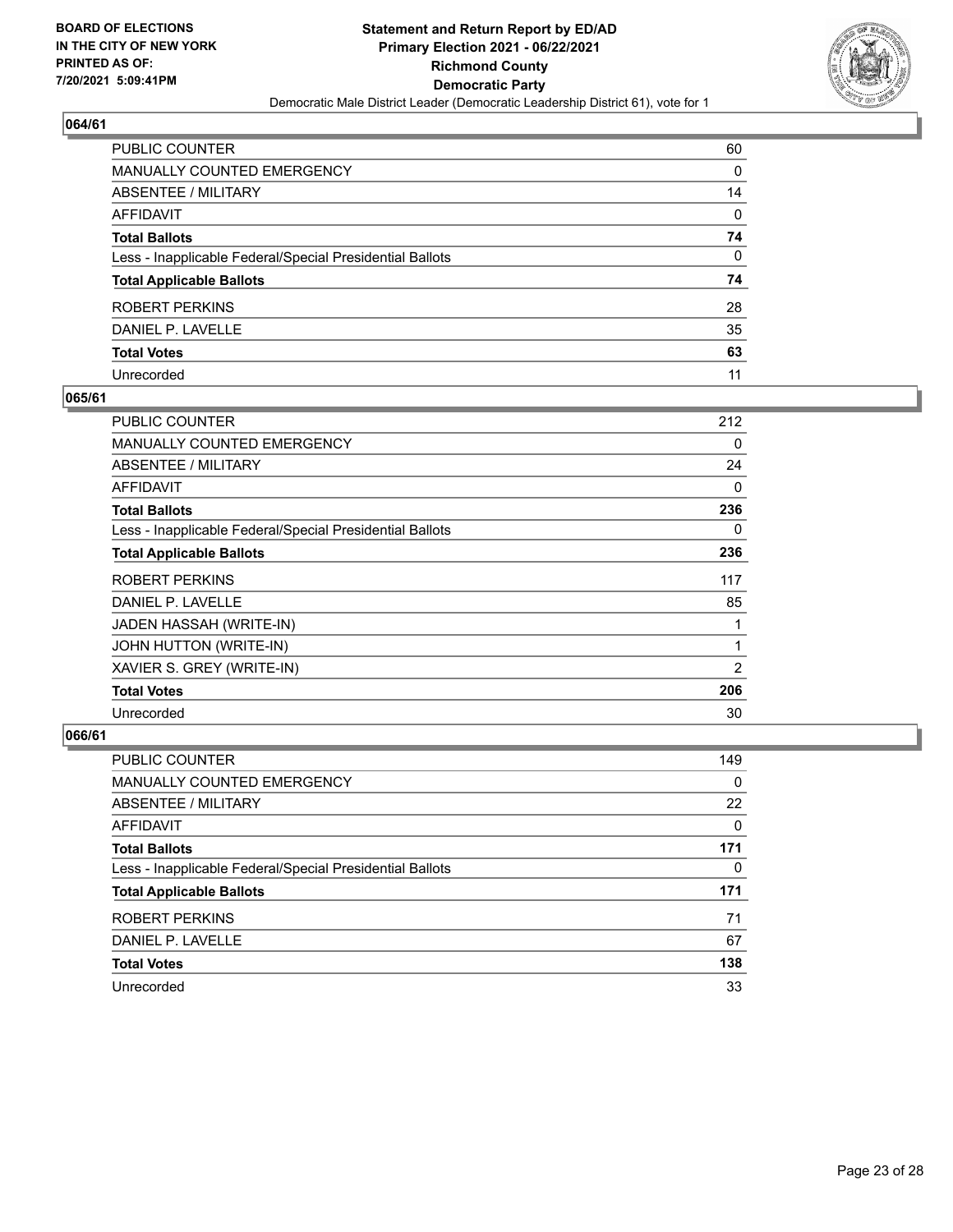

| PUBLIC COUNTER                                           | 134           |
|----------------------------------------------------------|---------------|
| MANUALLY COUNTED EMERGENCY                               | 0             |
| ABSENTEE / MILITARY                                      | 26            |
| <b>AFFIDAVIT</b>                                         | $\mathcal{P}$ |
| <b>Total Ballots</b>                                     | 162           |
| Less - Inapplicable Federal/Special Presidential Ballots | 0             |
| <b>Total Applicable Ballots</b>                          | 162           |
| ROBERT PERKINS                                           | 82            |
| DANIEL P. LAVELLE                                        | 56            |
| <b>Total Votes</b>                                       | 138           |
| Unrecorded                                               | 24            |

#### **068/61**

| PUBLIC COUNTER                                           | 135 |
|----------------------------------------------------------|-----|
| MANUALLY COUNTED EMERGENCY                               | 0   |
| ABSENTEE / MILITARY                                      | 14  |
| <b>AFFIDAVIT</b>                                         |     |
| <b>Total Ballots</b>                                     | 150 |
| Less - Inapplicable Federal/Special Presidential Ballots | 0   |
| <b>Total Applicable Ballots</b>                          | 150 |
| <b>ROBERT PERKINS</b>                                    | 72  |
| DANIEL P. LAVELLE                                        | 60  |
| FRANCIS J. BROADWAY (WRITE-IN)                           |     |
| PAUL CAPOFARM (WRITE-IN)                                 |     |
| UNATTRIBUTABLE WRITE-IN (WRITE-IN)                       |     |
| <b>Total Votes</b>                                       | 135 |
| Unrecorded                                               | 15  |

| <b>PUBLIC COUNTER</b>                                    | 137      |
|----------------------------------------------------------|----------|
| MANUALLY COUNTED EMERGENCY                               | 0        |
| ABSENTEE / MILITARY                                      | 15       |
| AFFIDAVIT                                                | $\Omega$ |
| <b>Total Ballots</b>                                     | 152      |
| Less - Inapplicable Federal/Special Presidential Ballots | 0        |
| <b>Total Applicable Ballots</b>                          | 152      |
| ROBERT PERKINS                                           | 75       |
| DANIEL P. LAVELLE                                        | 47       |
| <b>Total Votes</b>                                       | 122      |
| Unrecorded                                               | 30       |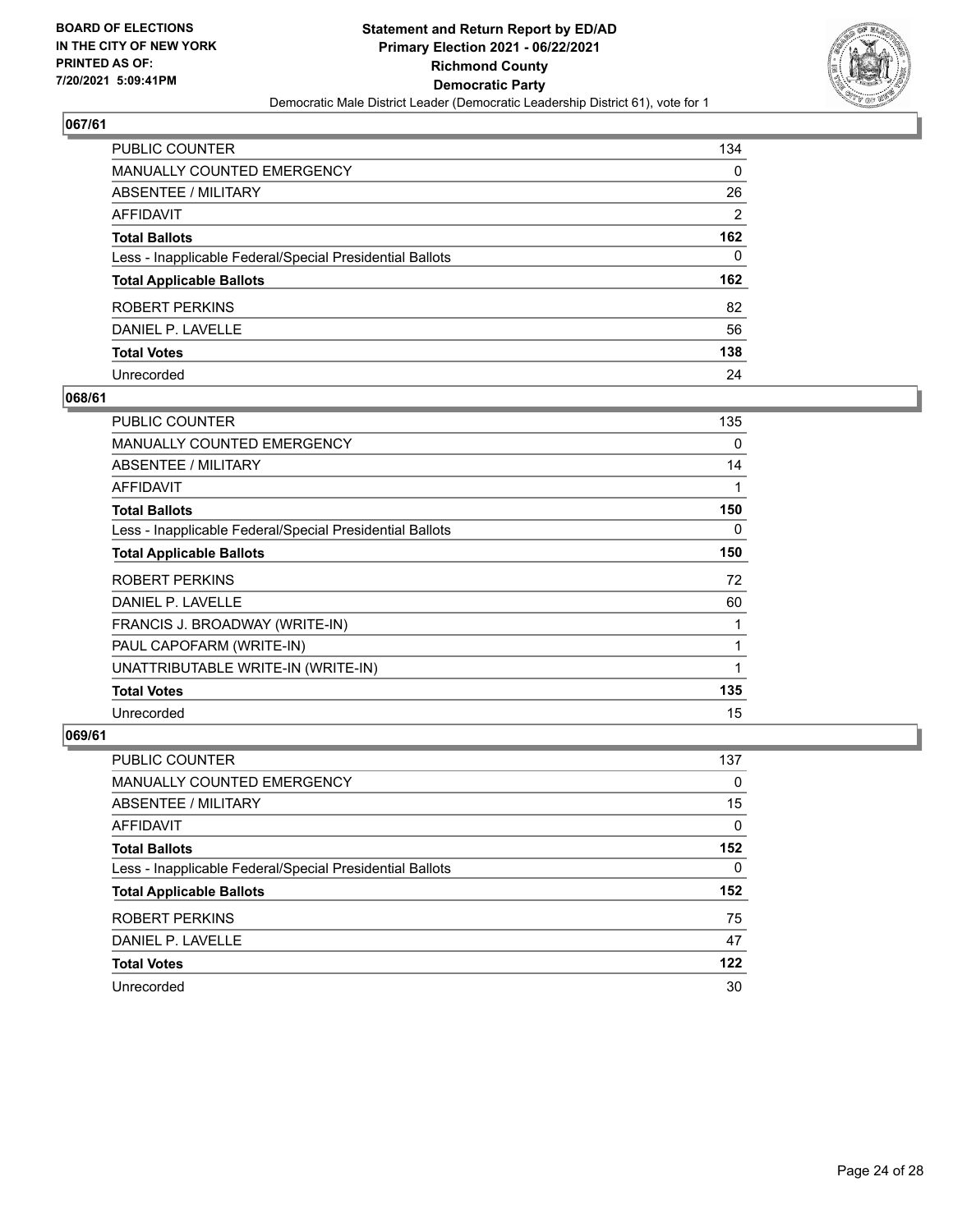

| PUBLIC COUNTER                                           | 106 |
|----------------------------------------------------------|-----|
| MANUALLY COUNTED EMERGENCY                               | 0   |
| <b>ABSENTEE / MILITARY</b>                               | 7   |
| AFFIDAVIT                                                |     |
| Total Ballots                                            | 114 |
| Less - Inapplicable Federal/Special Presidential Ballots | 0   |
| <b>Total Applicable Ballots</b>                          | 114 |
| ROBERT PERKINS                                           | 62  |
| DANIEL P. LAVELLE                                        | 37  |
| <b>Total Votes</b>                                       | 99  |
| Unrecorded                                               | 15  |

## **071/61**

| <b>PUBLIC COUNTER</b>                                    | 111 |
|----------------------------------------------------------|-----|
| <b>MANUALLY COUNTED EMERGENCY</b>                        | 0   |
| ABSENTEE / MILITARY                                      | 26  |
| AFFIDAVIT                                                | 0   |
| <b>Total Ballots</b>                                     | 137 |
| Less - Inapplicable Federal/Special Presidential Ballots | 0   |
| <b>Total Applicable Ballots</b>                          | 137 |
| ROBERT PERKINS                                           | 23  |
| DANIEL P. LAVELLE                                        | 84  |
| EDWARD PATTERSON (WRITE-IN)                              |     |
| <b>KEN MITCHELL (WRITE-IN)</b>                           |     |
| <b>Total Votes</b>                                       | 109 |
| Unrecorded                                               | 28  |

| <b>PUBLIC COUNTER</b>                                    | 105      |
|----------------------------------------------------------|----------|
| <b>MANUALLY COUNTED EMERGENCY</b>                        | $\Omega$ |
| ABSENTEE / MILITARY                                      | 22       |
| AFFIDAVIT                                                | $\Omega$ |
| <b>Total Ballots</b>                                     | 127      |
| Less - Inapplicable Federal/Special Presidential Ballots | 0        |
| <b>Total Applicable Ballots</b>                          | 127      |
| ROBERT PERKINS                                           | 33       |
| DANIEL P. LAVELLE                                        | 71       |
| <b>Total Votes</b>                                       | 104      |
| Unrecorded                                               | 23       |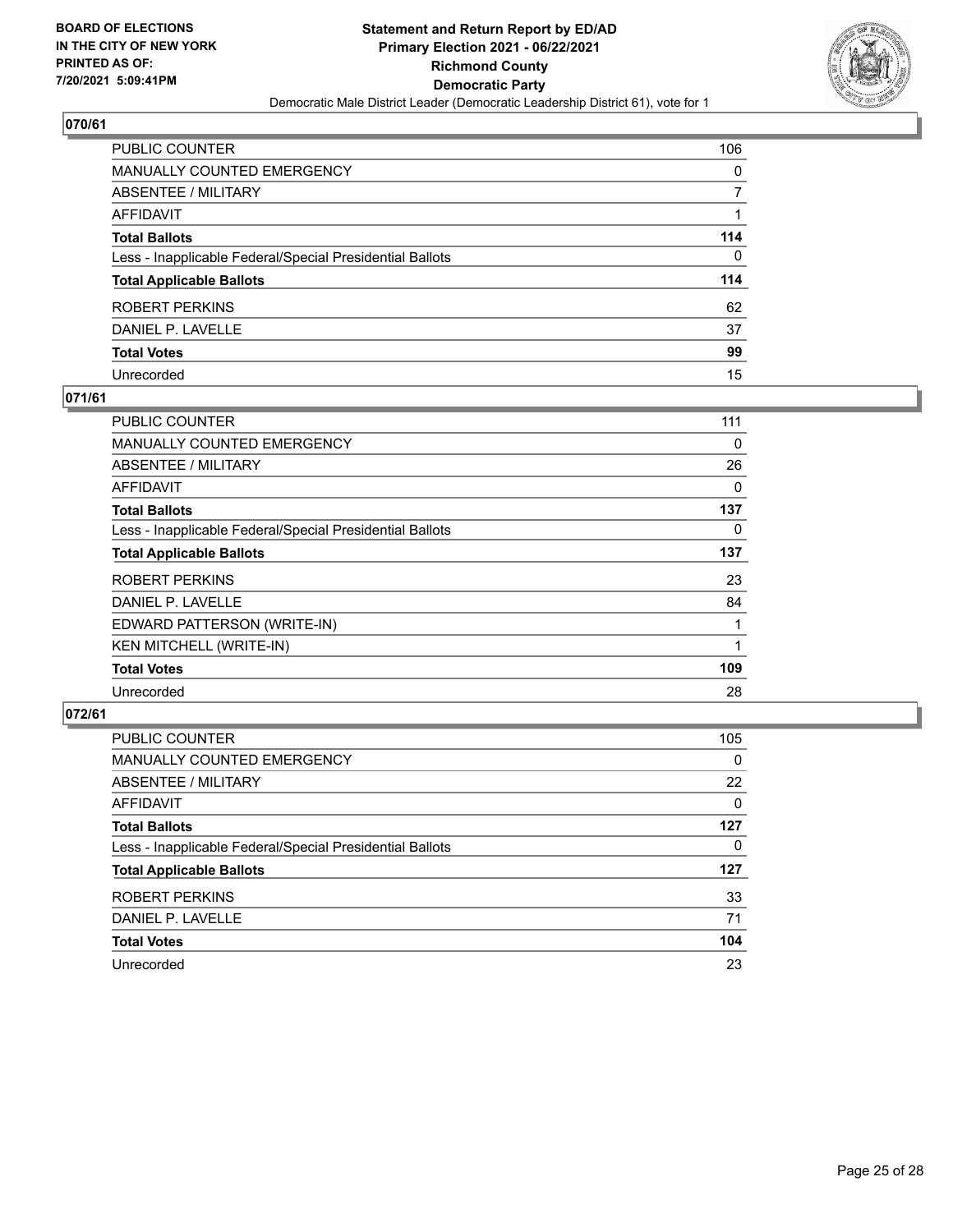

| <b>PUBLIC COUNTER</b>                                    | 186      |
|----------------------------------------------------------|----------|
| <b>MANUALLY COUNTED EMERGENCY</b>                        | 0        |
| ABSENTEE / MILITARY                                      | 16       |
| AFFIDAVIT                                                | $\Omega$ |
| <b>Total Ballots</b>                                     | 202      |
| Less - Inapplicable Federal/Special Presidential Ballots | $\Omega$ |
| <b>Total Applicable Ballots</b>                          | 202      |
| ROBERT PERKINS                                           | 115      |
| DANIEL P. LAVELLE                                        | 55       |
| MEI LAV (WRITE-IN)                                       |          |
| <b>Total Votes</b>                                       | 171      |
| Unrecorded                                               | 31       |

#### **074/61**

| <b>PUBLIC COUNTER</b>                                    | 101      |
|----------------------------------------------------------|----------|
| MANUALLY COUNTED EMERGENCY                               | 0        |
| ABSENTEE / MILITARY                                      | 3        |
| AFFIDAVIT                                                |          |
| <b>Total Ballots</b>                                     | 105      |
| Less - Inapplicable Federal/Special Presidential Ballots | $\Omega$ |
| <b>Total Applicable Ballots</b>                          | 105      |
| ROBERT PERKINS                                           | 57       |
| DANIEL P. LAVELLE                                        | 37       |
| <b>Total Votes</b>                                       | 94       |
| Unrecorded                                               | 11       |

| <b>PUBLIC COUNTER</b>                                    | 121            |
|----------------------------------------------------------|----------------|
| <b>MANUALLY COUNTED EMERGENCY</b>                        | 0              |
| ABSENTEE / MILITARY                                      | 16             |
| AFFIDAVIT                                                | $\overline{2}$ |
| <b>Total Ballots</b>                                     | 139            |
| Less - Inapplicable Federal/Special Presidential Ballots | $\Omega$       |
| <b>Total Applicable Ballots</b>                          | 139            |
| ROBERT PERKINS                                           | 53             |
| DANIEL P. LAVELLE                                        | 58             |
| RICHARD CARLETTI (WRITE-IN)                              |                |
| <b>Total Votes</b>                                       | $112$          |
| Unrecorded                                               | 27             |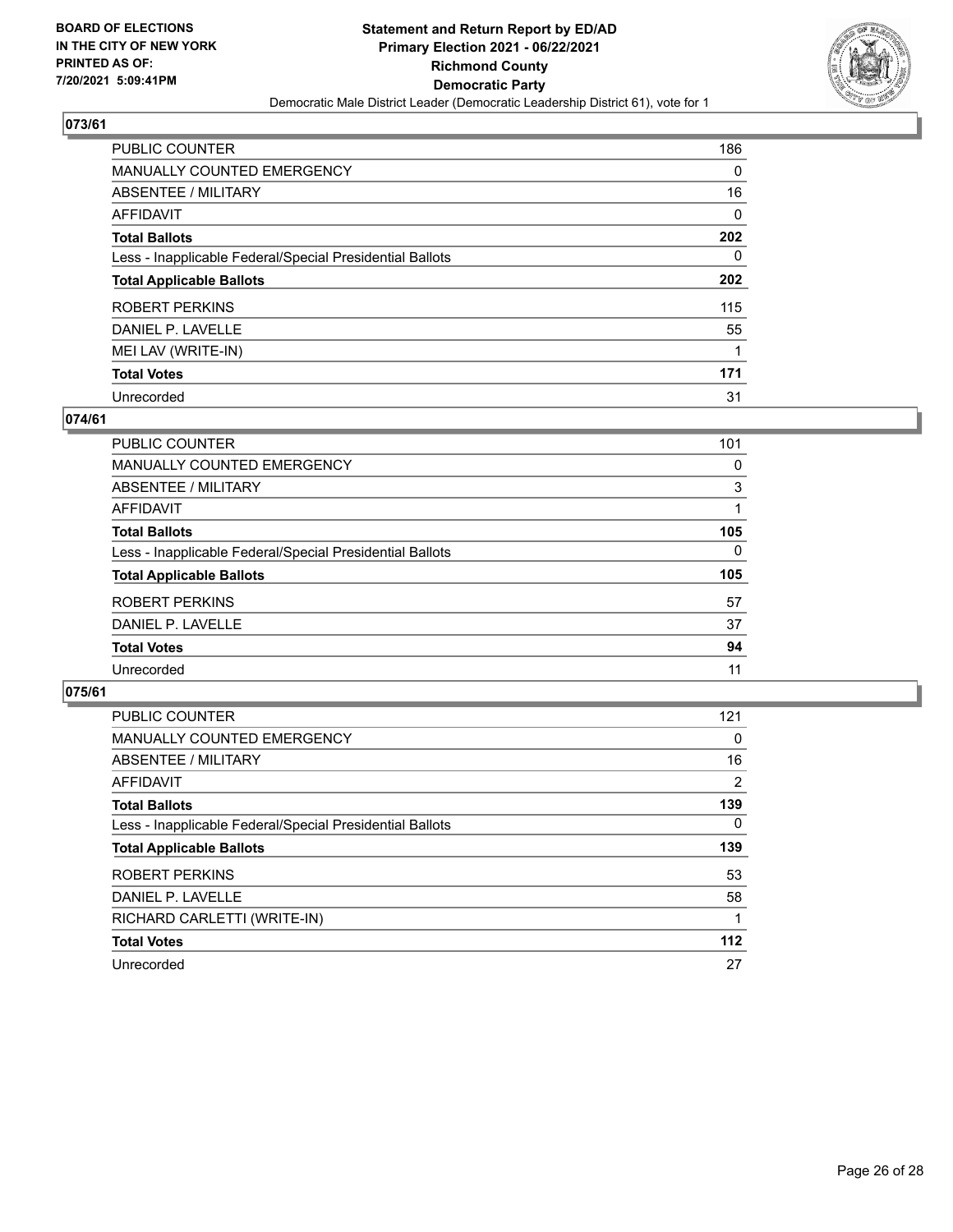

| PUBLIC COUNTER                                           | 140      |
|----------------------------------------------------------|----------|
| MANUALLY COUNTED EMERGENCY                               | $\Omega$ |
| <b>ABSENTEE / MILITARY</b>                               | 15       |
| <b>AFFIDAVIT</b>                                         | $\Omega$ |
| <b>Total Ballots</b>                                     | 155      |
| Less - Inapplicable Federal/Special Presidential Ballots | 0        |
| <b>Total Applicable Ballots</b>                          | 155      |
| ROBERT PERKINS                                           | 74       |
| DANIEL P. LAVELLE                                        | 54       |
| <b>Total Votes</b>                                       | 128      |
| Unrecorded                                               | 27       |

## **077/61**

| <b>PUBLIC COUNTER</b>                                    | 133      |
|----------------------------------------------------------|----------|
| <b>MANUALLY COUNTED EMERGENCY</b>                        | 0        |
| ABSENTEE / MILITARY                                      | 13       |
| AFFIDAVIT                                                | $\Omega$ |
| <b>Total Ballots</b>                                     | 146      |
| Less - Inapplicable Federal/Special Presidential Ballots | 0        |
| <b>Total Applicable Ballots</b>                          | 146      |
| ROBERT PERKINS                                           | 80       |
| DANIEL P. LAVELLE                                        | 48       |
| KIEVON HARPER (WRITE-IN)                                 |          |
| <b>Total Votes</b>                                       | 129      |
| Unrecorded                                               | 17       |

| <b>PUBLIC COUNTER</b>                                    | 64           |
|----------------------------------------------------------|--------------|
| MANUALLY COUNTED EMERGENCY                               | 0            |
| ABSENTEE / MILITARY                                      | 11           |
| AFFIDAVIT                                                | $\mathbf{0}$ |
| <b>Total Ballots</b>                                     | 75           |
| Less - Inapplicable Federal/Special Presidential Ballots | $\mathbf{0}$ |
| <b>Total Applicable Ballots</b>                          | 75           |
| ROBERT PERKINS                                           | 31           |
| DANIEL P. LAVELLE                                        | 33           |
| <b>Total Votes</b>                                       | 64           |
| Unrecorded                                               | 11           |
| 079/61 COMBINED into: 001/61                             |              |